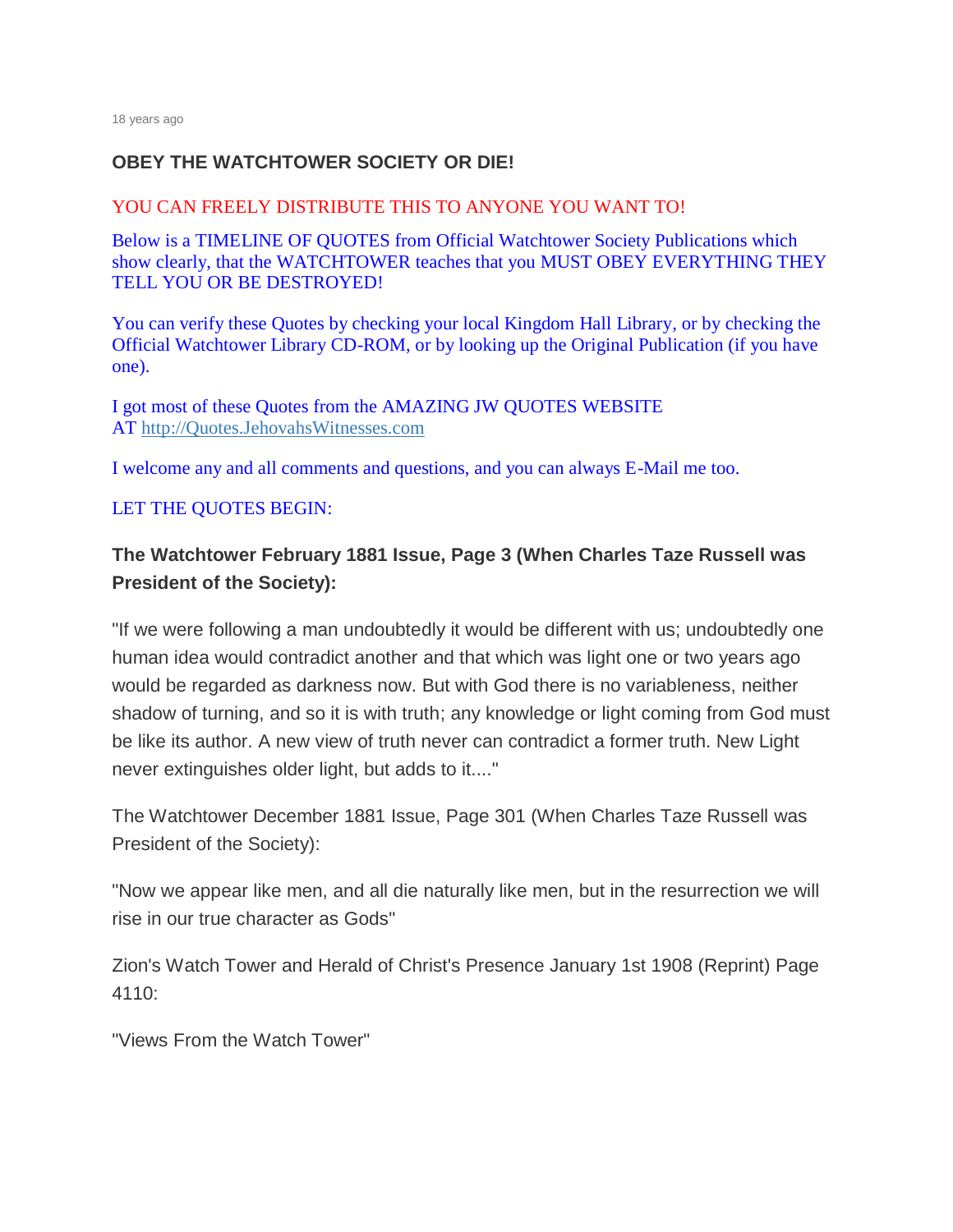We are not prophesying; we are merely giving our surmises, the Scriptural basis for which is already in the hands of our readers in the six volumes of SCRIPTURE STUDIES. We do not even aver that there is no mistake in our interpretation of prophesy and our calculations of chronology. We have merely laid these before you, leaving it for each to exercise his own faith or doubt in respect to them.

The Watchtower June 1st 1917 Issue, Page 6091:

....Truly there lived among us in these last days a prophet of the Lord.... his works remain an enduring witness to his wisdom and faithfulness!

The Watchtower April 1st 1919 Issue, Page 6414:

"....Is not the Watch Tower Bible and Tract Society the one and only channel which the Lord has used in dispensing his truth continually since the beginning of the harvest period?"

The Watchtower April 1st 1920 Issue, Pages 100 and 101:

"We would not refuse to treat one as a brother because he did not believe the Society is the Lord's channel. If others see it in a different way, that is their privilege. There should be full liberty of conscience."

Page 103:

"That it ("Studies in the Scriptures", Volume 7) contains some mistakes is freely admitted. Even the Bible contains some."

The Watchtower April 15th 1928 Issue, Page 126:

Sometimes a member of a class will refuse to engage in the canvassing for the books because there are some mistakes in the books, and says his conscience will not permit him to put books in which there are mistakes into the hands of the people. Of course this is another method that the enemy adopts to confuse the minds and furnish an excuse for not being faithful to the Lord. As every one knows, there are mistakes in the Bible and there has never been a book written yet that is perfect that has been written by any human hand.

"Prophecy" Book (1929 Edition), Page 22: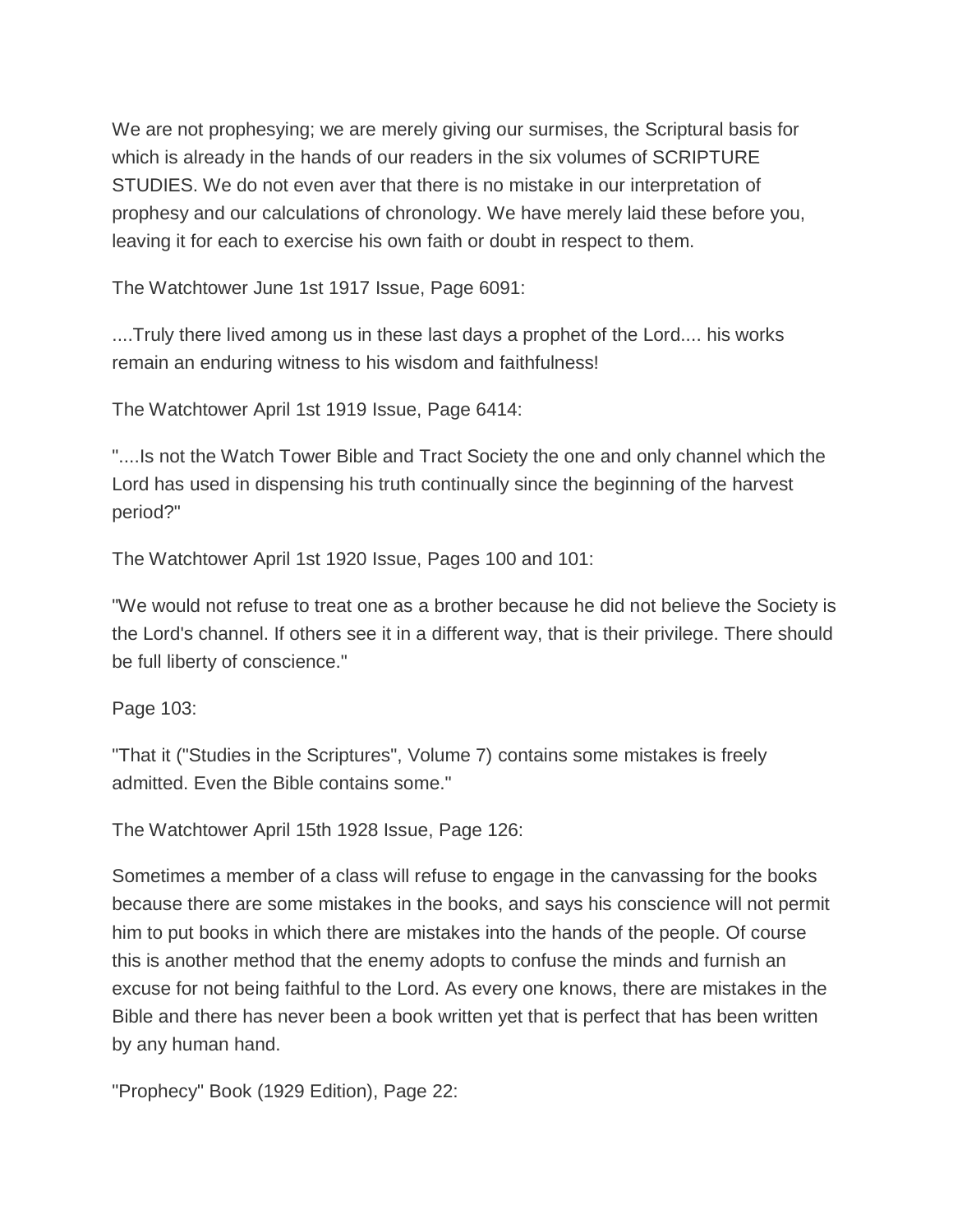"Therefore their speech shows them to be false prophets. While they claim to speak in the name of the Lord, their predictions neither come true nor tend to magnify Jehovah's name. According to the divine rule they prove to be false.... If these prophecies have not been fulfilled, and if all possibility of fulfillment is past, then these prophets are proven false."

The Watchtower May 15th 1930 Issue, Pages 154-155:

"If he is a false prophet, his prophecy will fail to come to pass"

"The difference between a true and a false prophet is that the one is speaking the word of the Lord and the other is speaking his own dreams and guesses"

"The true prophet of God today will be telling forth what the Bible teaches, and those things that the Bible tells us are soon to come to pass. He will not be sounding forth man-made theories or guesses, either his own or those of others"

"This text proves again that those men who foretell things out of harmony with the Bible statements are false prophets. In 1914-1918 these same three classes told the whole world that the great World War would end all wars and make the world safe for democracy; and that the young men who died on the field of battle would die sacrificial deaths as did Jesus and would go to heaven. Their prophecies did not come true. Therefore they are false prophets; and the people should no longer trust them as safe guides."

"Light" Book Volume 1 (1930):

Page 64:

"The Lord used The Watchtower to announce these truths. Doubtless he used his invisible deputies to have much to do with it"

Page 106:

"Visible human creatures had to do with that message, yet, in fact, it was a message of the Lord sent through his invisible angels, because without a doubt these are clothed with authority to direct the course of earthly members of God's organization".

Page 120: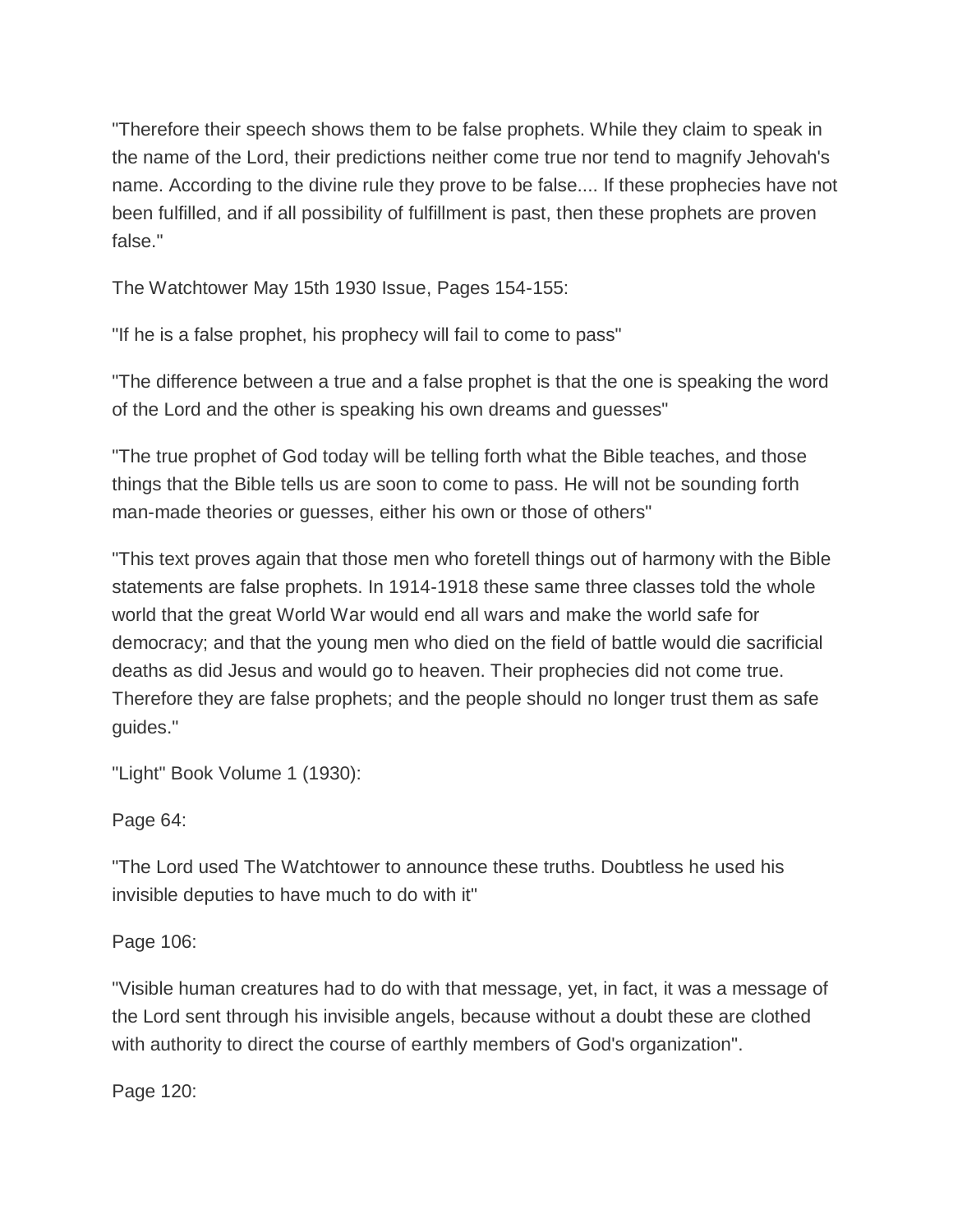"Again God put in the the mind of his people, by his angel, to act and carry out his purposes"

Page 218:

"Again the Lord sent his angel to carry out matters of great importance as pertaining to his people on earth. He caused his representatives or deputies, who are invisible to men, to direct what should be done by his visible servants on the earth. This is further proof of the completeness with which Jehovah keeps his hand in all his work"

"Light" Book Volume 2 (1930):

Page 12:

"Doubtless the Lord uses these holy angels to direct the course of his people on earth; what they shall take and what they shall do. The angels are a part of God's organization...."

Page 20:

"....the servant class on earth are directed by the Lord through his duly constituted deputies or angels."

Page 250:

"....the heavenly messengers or angels of the Lord now used by the Lord in behalf of the remnant. These angels are invisible to human eyes and are there to carry out the orders of the Lord. No doubt they first hear the instruction which the Lord issues to his remnant and then these invisible messengers pass such instructions to the remnant"

The Watchtower August 1st 1930 Issue, Page 239:

"The Watchtower is the channel which Jehovah, our God, is using at this time to in the faithful remnant who are keeping the commandments of God and have the testimony of Jesus Christ."

The Watchtower September 1st 1930 Issue, Page 203:

"But it seems certain that when Jesus came to his temple and began his work of judgment he would direct his holy angels to take the necessary action to cause the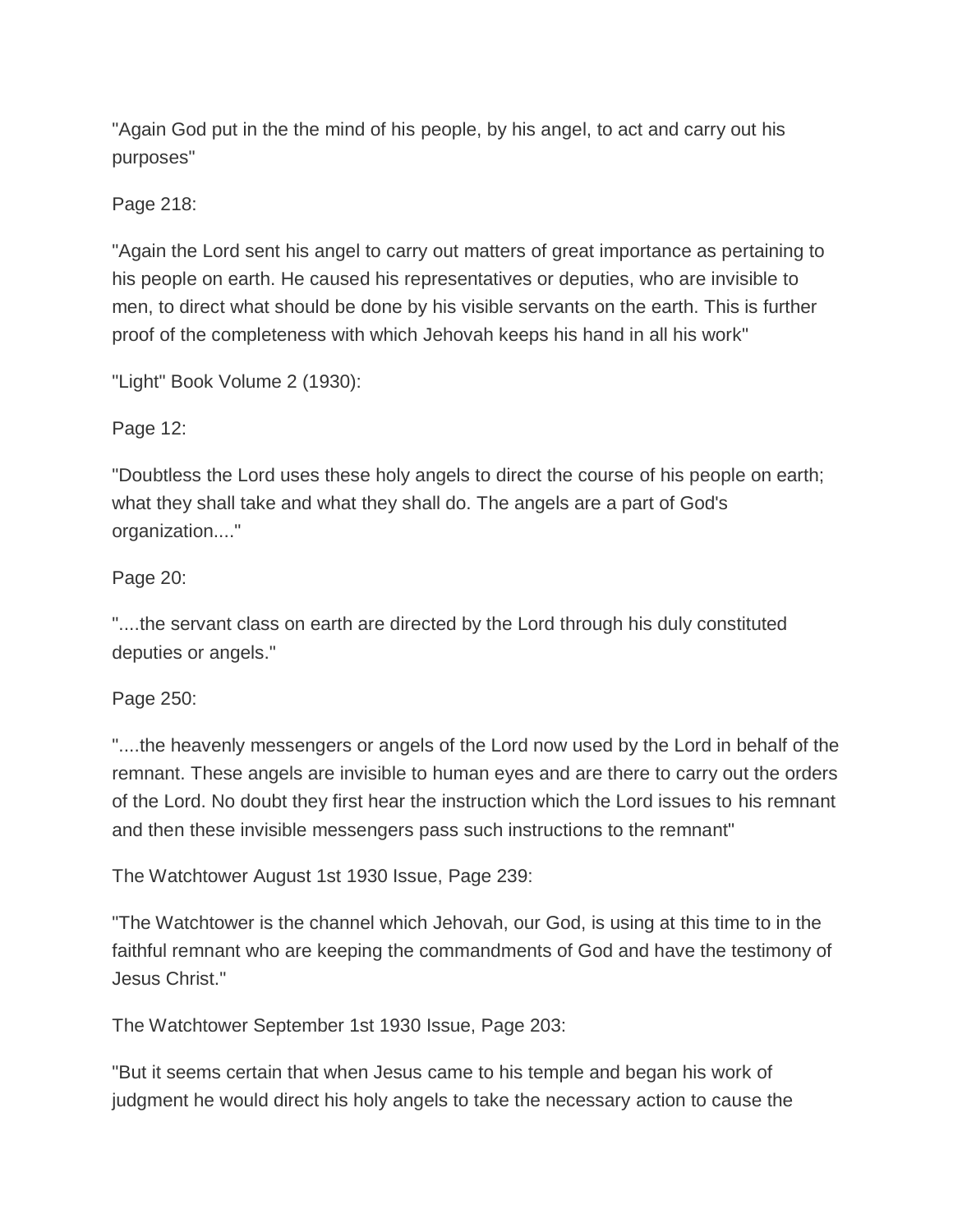separation of the disapproved from the approved ones, and would use his angels to bear messages to them to direct the approved ones as to what to do."

The Watchtower June 1st 1931 Issue, Page 160:

"Jehovah God has made known to his anointed ones in advance what these scriptures mean."

The Watchtower November 1st 1931 Issue, Page 327:

"The Watchtower is not the instrument of a man or any set of men, nor is it published according to the whims of men. No man's opinion is expressed in the Watchtower."

The Watchtower April 1st 1932 Issue, Page 101:

"To the whole series of messages of truth which he gave and which he continues to give ever since the lighting have been flashing from the temple and upon the record of his word. The expression "the word", therefore includes every revelation of truth down to and including the book Vindication and whatsoever shall be revealed and published, by the Lord's grace, as long as the remnant is on earth."

Vindication Book Volume 3 (1932), Page 250:

"....the heavenly messengers or angels of the Lord now used by the Lord in behalf of the remnant. These angels are invisible to human eyes and are there to carry out the orders of the Lord. No doubt they first hear the instruction which the Lord issues to his remnant and then these invisible messengers pass such instructions to the remnant"

The Watchtower September 1st 1932 Issue, Page 263:

"There cannot be a question or doubt that Jesus Christ can and does direct every division of his organization and that he can and does use his holy angels to carry into operation his orders and direct the course of the remnant on earth, regardless of the fact that the remnant cannot see these agents or ambassadors of the Lord and can have no direct or audible communication with them."

The Watchtower April 1st 1933 Issue, Page 99: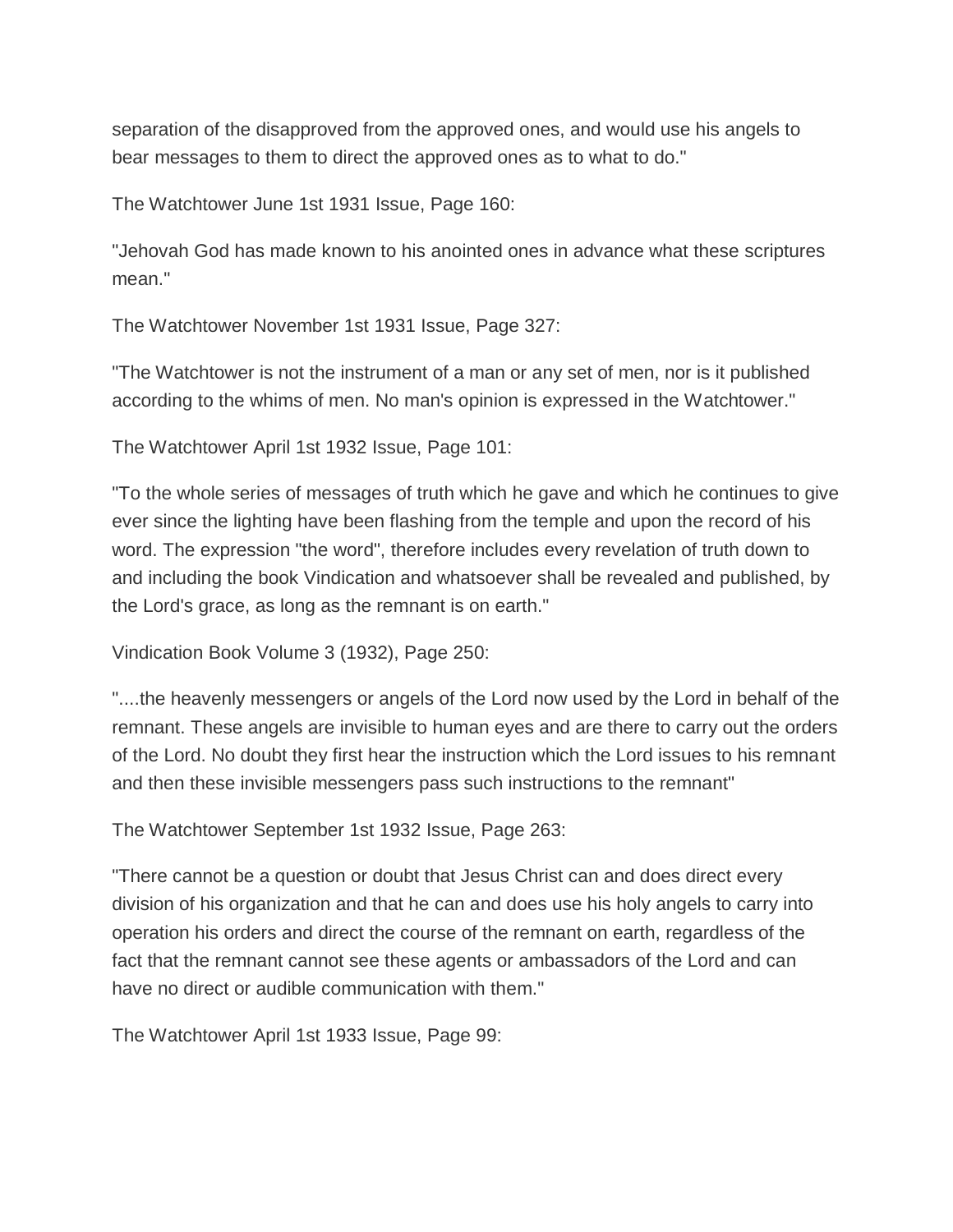"The Lord makes clear in his due time. And he usually reveals the same to his people by having them performing something in fulfillment of the prophecy and then discloses to his faithful the meaning thereof."

The Watchtower May 15th 1933 Issue, Pages 154-155:

"Surely Jehovah has an organization on earth, because everything with him is done orderly. For many years he has used the Watchtower Bible & Tract Society. There is but one class of people that are doing his work on earth today and these we call "the Society", acting under the direction of the Watchtower Bible & Tract Society and putting forth the Watchtower publications."

"Preparation" Book (1933):

Page 36:

"Certain duties and Kingdom interests have been committed by the Lord to his angels, which include the transmission of information to God's anointed people on the earth for their aid and comfort"

Page 67:

"....angels of the Lord at the temple are used to enlighten and comfort the anointed ones and to bring them refreshing truths. Those of the remnant being honest and true, must say. We do not know; and the Lord enlightens them, sending his angels for that very purpose"

The Watchtower August 15th 1933 Issue, Page 247:

"Enlightenment proceeds from Jehovah by and through Christ Jesus and is given to the faithful anointed on earth at the temple, and brings peace and consolation to them."

The Watchtower November 1st 1933 Issue, Page 296:

As surely as Jehovah has an organization on the earth, just so surely he is feeding the members of that organization by the hand of Christ Jesus. The facts prove that he uses the Watchtower publications to bring these truths to attention of his remnant....

The Watchtower May 1st 1934 Issue, Page 131: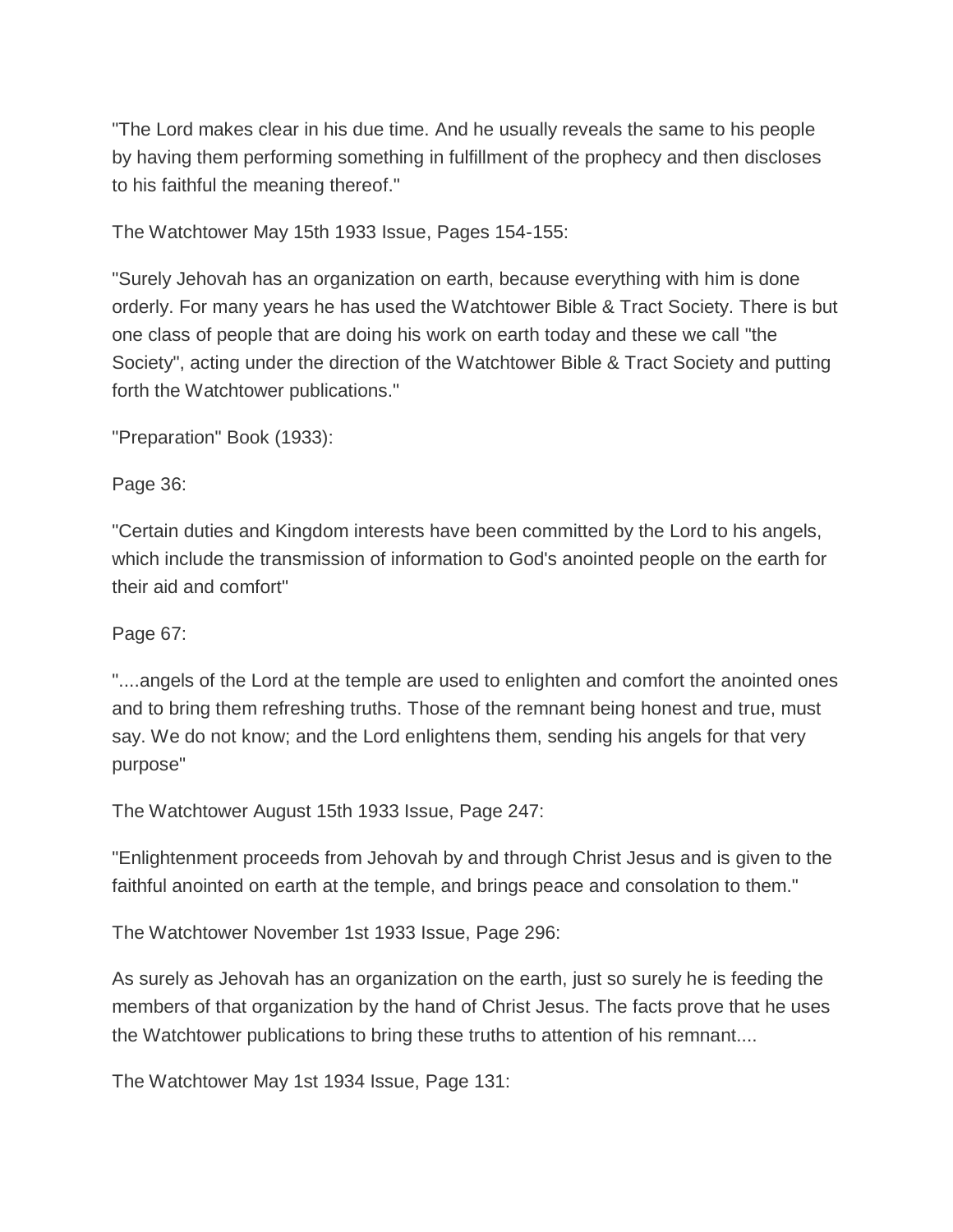"The Watchtower is not the teacher of God's people. The Watchtower merely brings to the attention of God's people that which he has revealed, and it is the privilege of each and every one of God's children to prove by the Word of God whether these things are from man or from the Lord."

"Riches" Book (1936), Page 316:

"Jehovah has made the necessary arrangements within his organization to instruct his people, and all recognize that for some years The Watchtower has been the means of communicating information to God's people. That does not mean that those that prepare the manuscript for The Watchtower are inspired, but rather it means that the Lord through his angels sees to it information is given to his people in due time...."

"CHILDREN" Book (1941), Page 214:

John, dear, don't you think we should have The Watchtower and study it regularly, that we might be informed of the unfolding of Jehovah's prophecies?

The Watchtower January 1st 1942 Issue, Page 5:

"God uses The Watchtower to communicate to his people: it does not consist of men's opinions"

The Watchtower May 1st 1944 Issue, Page 138:

His remnant of faithful followers catch the glory light from the unfolding of the Holy Scriptures, which were written for our day and which Jehovah's appointed interpreter Christ Jesus explains to us.

The Watchtower August 15th 1950 Issue, Page 263:

Name and Purpose of The Watchtower

"....The Watchtower.... invites careful and critical examination of its contents in the light of the Scriptures."

The Watchtower February 1st 1952 Issue, Pages 79-80: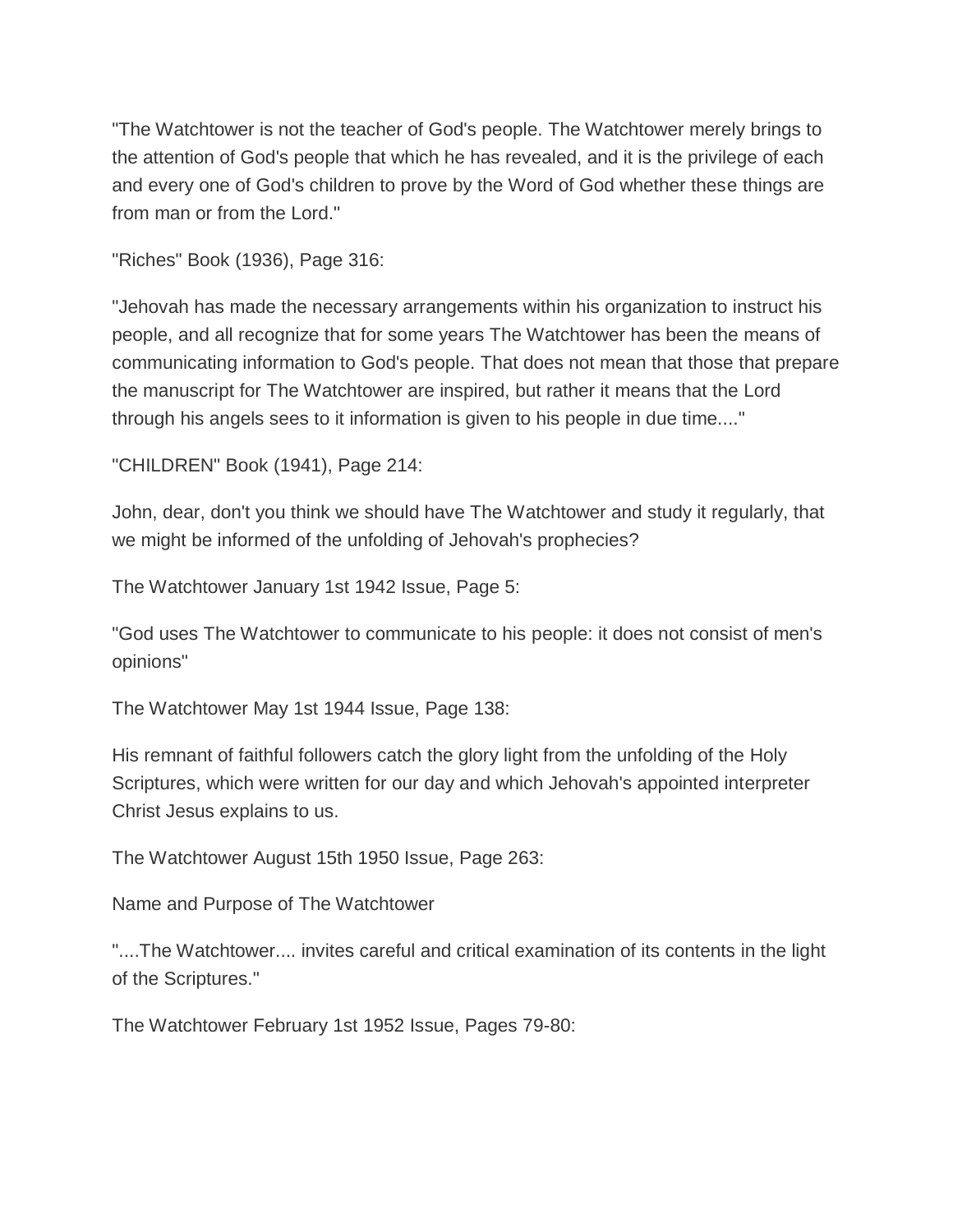If we do not see a point at first we should keep trying to grasp it, rather than opposing and rejecting it and presumptuously taking the position that we are more likely to be right than the discreet slave.

We should meekly go along with the Lord's theocratic organization and wait for further clarification....

The Watchtower April 15th 1952 Issue, Page 253:

Aids for Understanding Prophecy

19. When may prophecies be understood? The Lord said to Daniel, "O Daniel, shut up the words, and seal the book, even to the time of the end." (Dan. 12:4, AS) This indicates that the further fulfillments of the prophecies are sealed until the physical facts appear that begin to fulfill them. So the rule seems to be reasonable and certain that prophecies cannot be understood until they are in the course of fulfillment or until they have been fulfilled. Jehovah as the great Interpreter makes known the meaning of his revelations in his due time, and speculation by men cannot bring to light the true meaning of prophecy before time. Jehovah has provided a channel, the "faithful and discreet slave" class, who are given spiritual "food at the proper time", and this spiritual food includes among other things the understandings of the prophecies in the course of their fulfillments. (Matt. 24:45, NW) Jehovah's witnesses themselves are not nor can they be interpreters of prophecies. But as fast as the "superior authorities" Jehovah and Christ Jesus reveal the interpretations through their provided channel that fast do God's people publish them the world over to strengthen the faith of all lovers of righteousness.

# PROPHESYING TODAY

20. Since Joel 2:28, which has its complete fulfillment after 1919, foretells that God will pour out his spirit upon people of all kinds and "your sons and your daughters shall prophesy, your old men shall dream dreams, your young men shall see visions", in what sense then do Jehovah's witnesses prophesy today? Jehovah's people confess no powers of inspiration today. However, they do pray continually for more of God's holy spirit to understand the many prophecies already uttered and preserved for the final preaching work which Jehovah's witnesses are now undertaking. They know that the inspired infallible Scriptures of prophecy will be fulfilled toward them correctly. They diligently study the visions and dreams of God's faithful men of old. They can quote and copy the Scriptures of God's inspired men and can apply them according to the facts.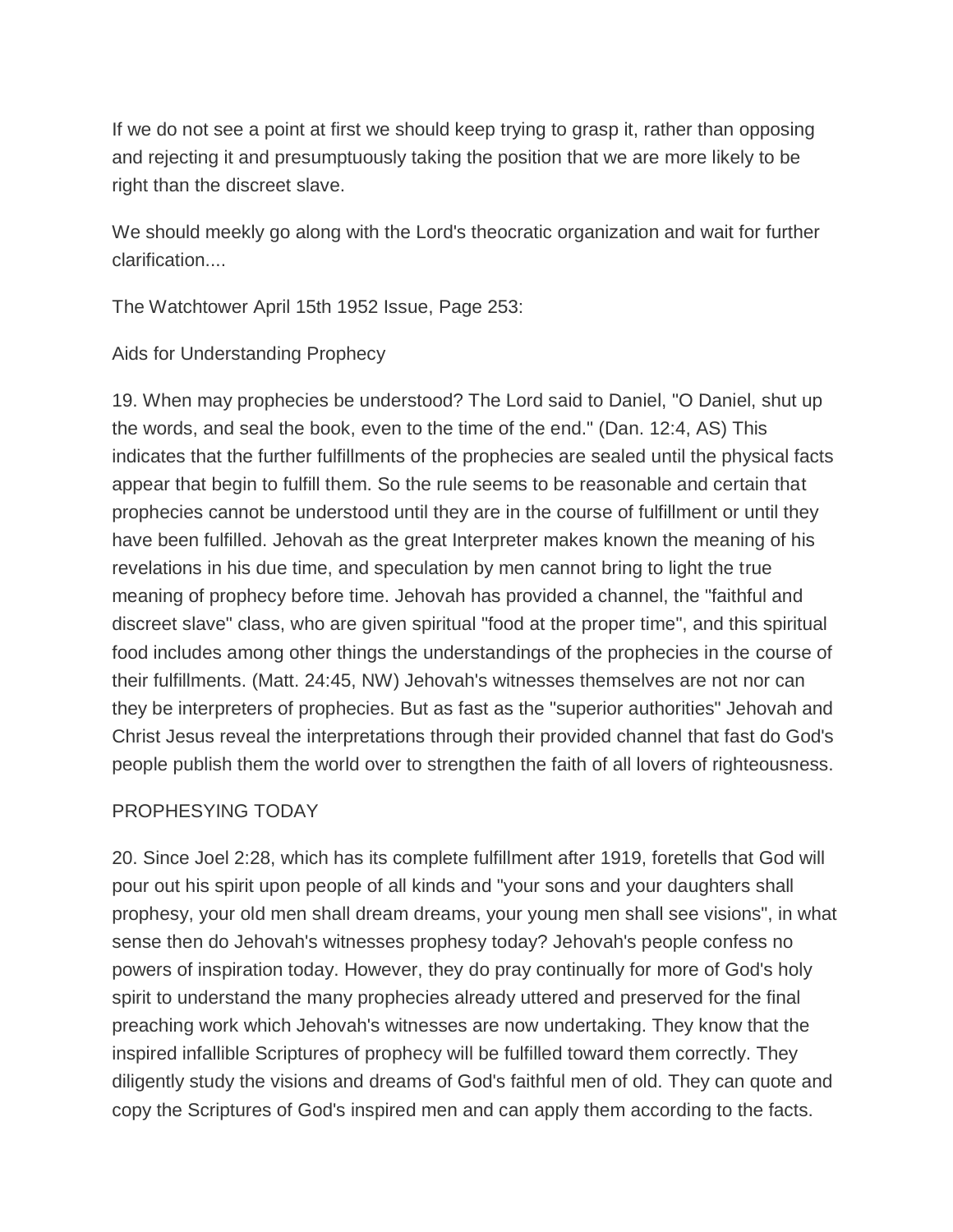They can observe how God interprets them by Christ Jesus through the events and facts that he causes to appear. They are then faithful in publishing and preaching the revealed prophecies to the utter ends of the earth. The twentieth-century preaching prophets of Jehovah are the ones who are running to and fro over the Bible to gain knowledge of the divine pronouncements which is on the increase.-Dan. 12:4.

The Watchtower June 1st 1955 Issue, Page 333:

Similarly today the power of appointment of all servants in congregations rightfully rests with the governing body of the "faithful and discreet slave" class, which is under the direct supervision of Christ Jesus at the temple.

Qualified to be Ministers Book (1955):

"Jehovah's Witnesses are an organization of truth. We should want to speak the truth and be absolutely accurate in every detail at all times."

Page 156:

If we have love for Jehovah and for the organization of his people we shall not be suspicious, but shall, as the Bible says, 'Believe all things,' all the things that the Watchtower brings out, in as much as it has been faithful in giving us knowledge of God's purposes....

The Watchtower February 1st 1956 Issue, Page 88:

Cautious as Serpents Among Wolves

45. We dare not lie against God's Word, adding to it or taking away from it, reading into it what it does not say and denying, passing over or explaining away what it does truthfully say. "Every word of God is tried:.... Add thou not unto his words, lest he reprove thee, and thou be found a liar." (Prov. 30:5, 6, AS) We may not tell untruths in his name, for that puts God in the light of a liar. "Let God be found true, though every man be found a liar." (Rom. 3:4, NW) In Jeremiah's day the false prophets prophesied lies in Jehovah's name and lied against his purpose, foretelling in his name what he had not foretold. Therefore Jehovah was against them. He executed judgment against them at Jerusalem's destruction in 607 B.C. (Jer. 23:25; 27:15) Religious liars like them today cannot escape a like judgment but will meet a like end at Armageddon.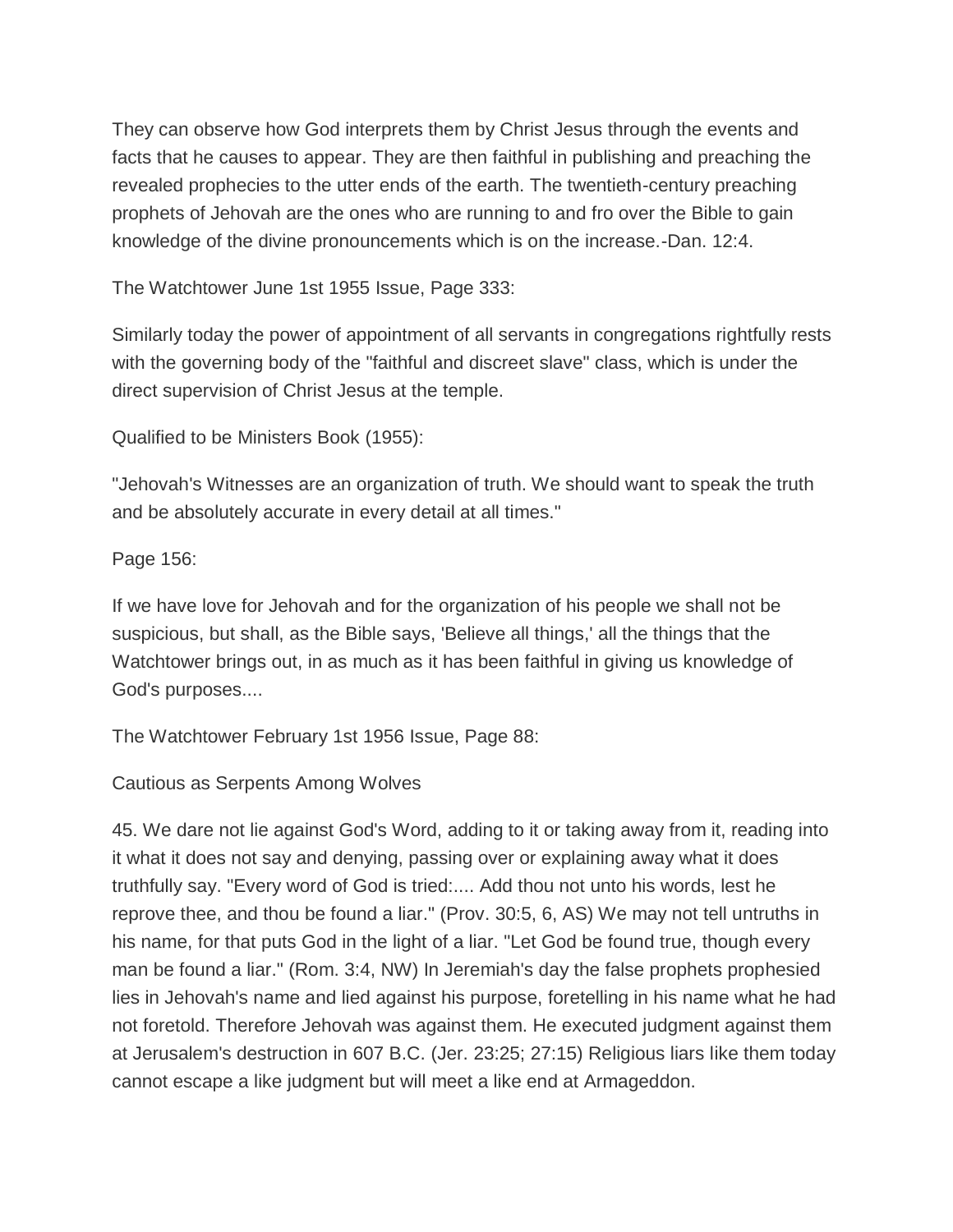The Watchtower June 1st 1956 Issue, Page 345:

Newcomers must learn to fall in line with the principles and policies of the New World society and act in harmony with them. Sometimes it becomes rather difficult for some of our new associates to make the change. They are prone to be a little rebellious or unruly. But to become genuinely a part of the New World society it is Imperative that proper respect for theocratic arrangement and order be shown. A humble, obedient mental attitude is required.

The Watchtower November 1st 1956 Issue, Page 666:

11. Who controls the organization, who directs it? Who is at the head? A man? A group of men? A clergy class? A pope? A hierarchy? A council? No, none of these. How is that possible? In any organization is it not necessary that there be a directing head or policy-making part that controls or guides the organization? Yes. Is the living God, Jehovah, the Director of the theocratic Christian organization? Yes!

12. Because of the vital fact that the law that governs the operation of the theocratic New World society is the Word of Jehovah God, and because of the fact that the heaven-enthroned Christ Jesus is Jehovah's Executive Officer carrying on his work in the earth, and because of the further fact that the spirit of God by Christ Jesus is operating through his Word and upon the hearts and minds of his dedicated servants, the New World society is theocratic, meaning "God-ruled."

The Watchtower May 1st 1957 Issue:

"At all times they (Jehovah's Witnesses) must be very careful not to divulge any information to the enemy that he could use to hamper the preaching work."

Page 274:

"We must recognize not only Jehovah God as our Father but his organization as our Mother."

# Pages 283-285:

14. Showing respect for Jehovah's organization really resolves itself down to our attitude toward God's visible channel and the trust that we place in our proved, faithful brothers. If we have become thoroughly convinced that this is Jehovah's organization,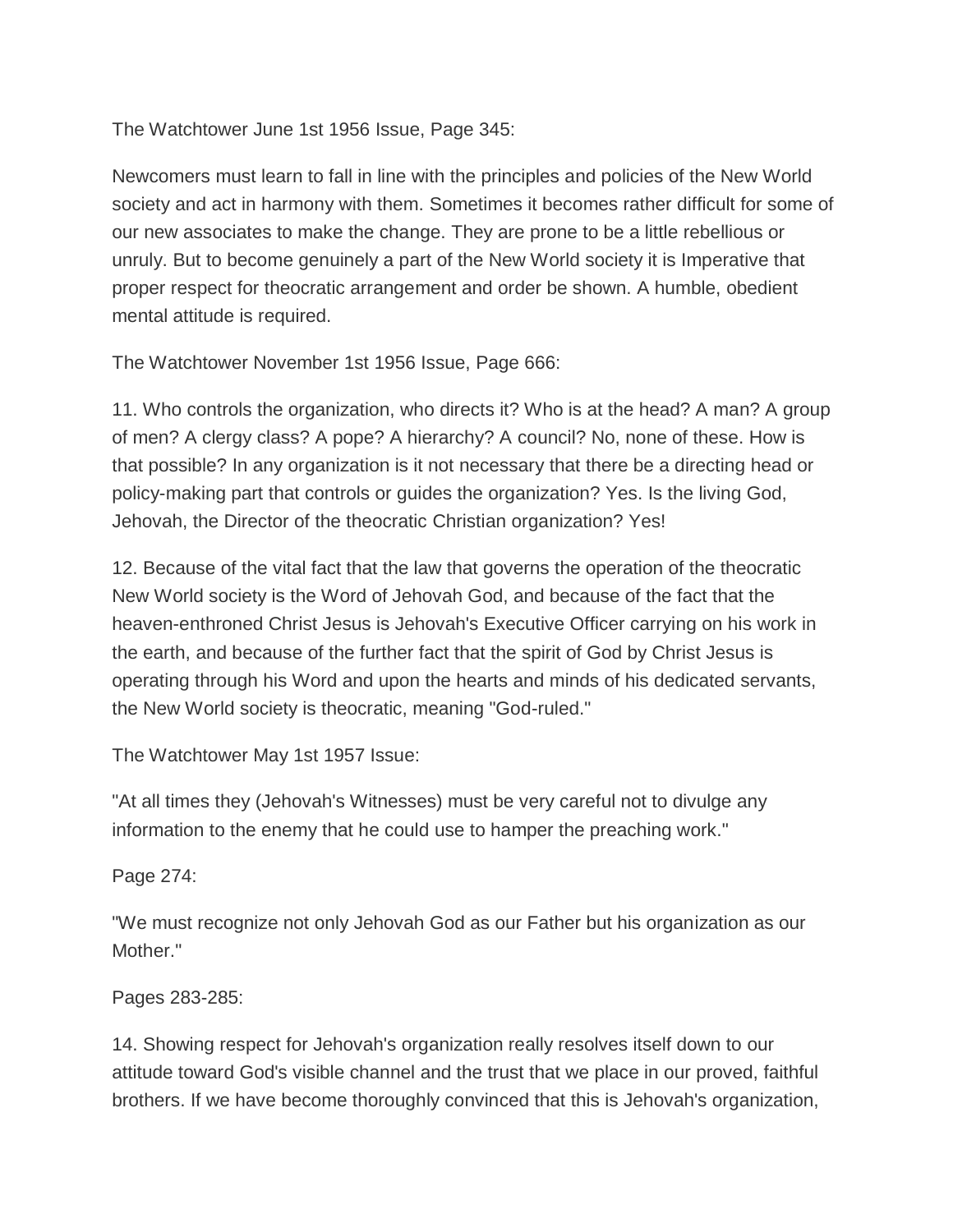that he is guiding and directing his people, then we shall not be unsettled by anything that happens.

We will not 'forsake our mother's teaching' by immediately beginning to criticize and find fault....

gratefully and willingly show our respect for Jehovah's organization, for she is our mother and the beloved wife of our heavenly Father....

The Watchtower May 15th 1957 Issue, Pages 313 to 315:

Appreciating Basic Christian Publications

....Their zeal for knowledge may even prompt them to dig back into things that were published long before they came into the truth, expanding and deepening their understanding, and ever growing in Christian maturity.... Do you dig out older publications to expand and deepen your knowledge on subjects about which questions arise? Have you really studied these earlier publications?... How is your background of knowledge? .... Never think: "Oh, I know most of that." For you will find, indeed, that you do not and that you will be strengthened by your additional study...once you have completed your study of them you can then look to even older publications.... Only by studying earlier publications and digging back through previous issues of The Watchtower kept in the library at your local Kingdom Hall. There is much in the way of spiritual riches and aids toward mature knowledge in these earlier publications, and their study is most certainly worth your time.

The Watchtower June 15th 1957 Issue, Page 370:

"Respond to the directions of the organization as you would the voice of God"

The Watchtower October 15th 1958 Issue, Page 613:

"'Sometime between April 16 and 23, 1957, Armageddon will sweep the world! Millions of persons will perish in its flames and the land will be scorched.' So prophesied a certain California pastor, Mihran Ask, in January 1957. Such false prophets tend to put the subject of Armageddon in disrepute."

The Watchtower January 15th 1959 Issue, Pages 39 to 41: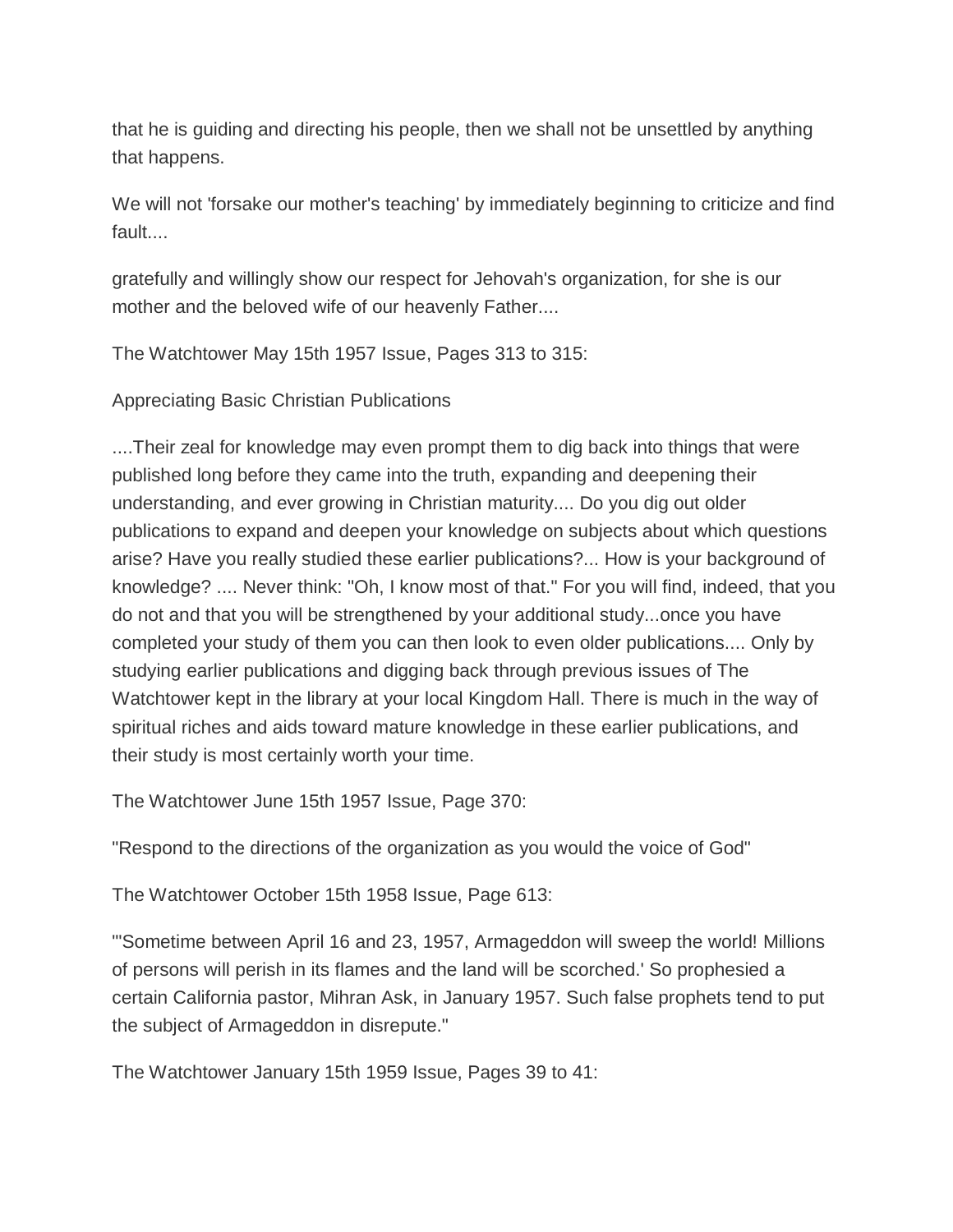## Down with the Old - Up with the New!

....but, Who will be Jehovah's prophet to the nations, to speak to them everything that He should command? Who will be the modern Jeremiah? .... So who will prophesy with his message in this time of the end of the nations of this world? .... How was the question answered? .... The fact that decides the answer to the question is, not, Do all the clergy of Roman Catholicism and of Protestantism agree that Jehovah's witnesses have been and are God's prophet to the nations? but, Who discerned the divine will for Christians in this time of the world's end and offered themselves to do it? Who have undertaken God's foreordained work for this day of judgment of the nations? Who have answered the call to the work and have done it down till this year 1958? Whom has God actually used as his prophet?

14. By the historical facts of the case Christendom is beaten back in defeat. Jehovah's witnesses are deeply grateful today that the plain facts show that God has been pleased to use them. .... It has been because Jehovah thrust out his hand of power and touched their lips and put his words in their mouths....

The Watchtower October 1st 1959 Issue, Pages 607-608:

#### Questions from Readers

Question: Who are the writers of the publications of the Watch Tower Society, and what are their educational qualifications? -M.D., U.S.A.

The literature published by the Watch Tower Society is published in the name of the Watch Tower Bible and Tract Society. Regardless of who may write certain articles, they are checked carefully by members of the governing body before they are published; so they are properly viewed as coming from the Society. Our publishing work is not done to glorify any men or to give them a name of prominence before this world, depending upon the name of men in order to induce a study of God's Word with the aid of the Watch Tower Society's publications. We avoid all kinds of creature worship and anything that would stimulate to creature worship. In harmony with this endeavor the Society does not identify the writers of the various books, booklets, magazines, or articles that it publishes. They prefer to remain anonymous, not because of their educational background but in order that the students of the literature may concentrate on the truths and the facts presented instead of upon the identity of the writer and being influenced by who he is. They prefer that the Society and not the individual contributor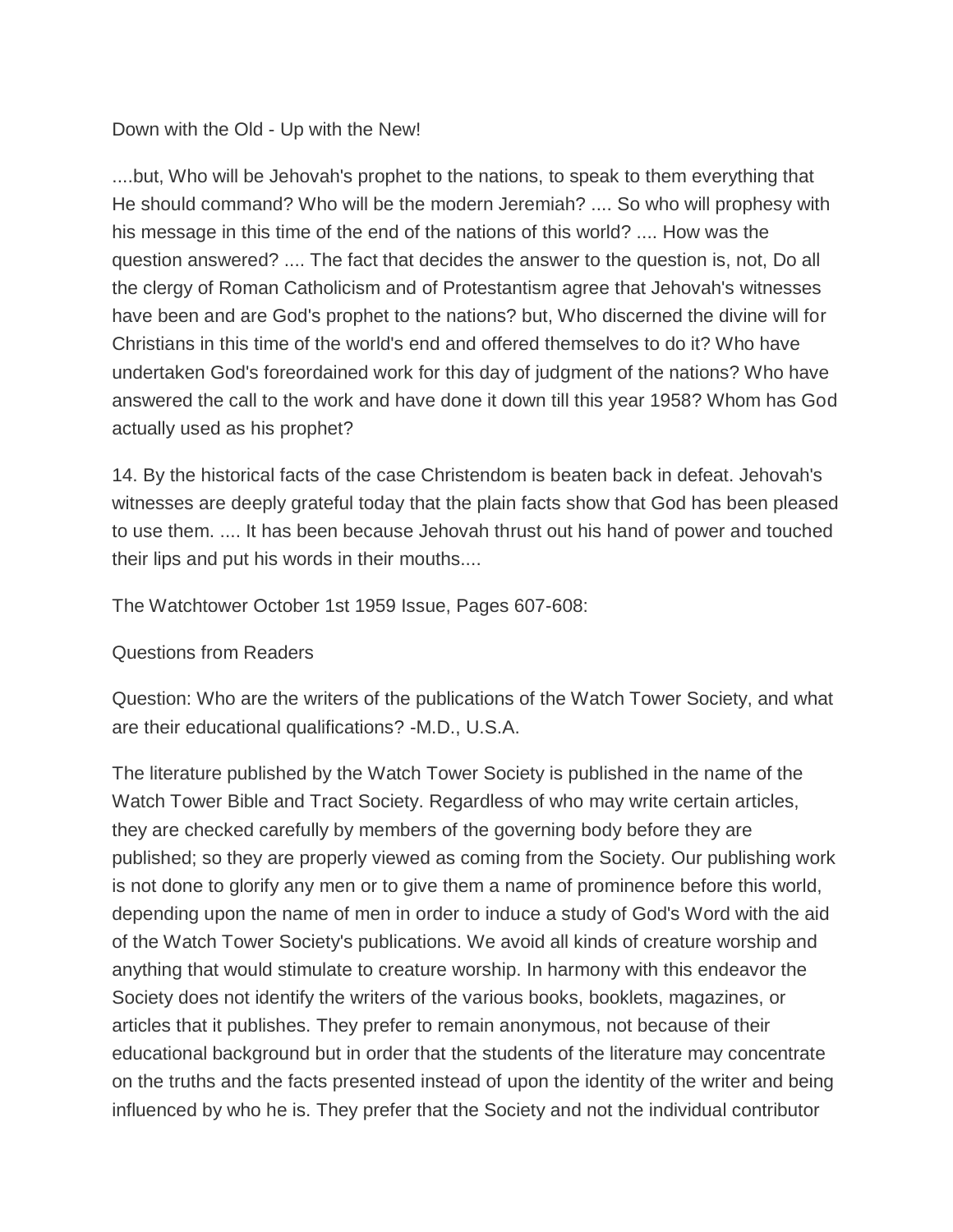to its publications should be the thing to recommend the Watch Tower publications to all readers and that the attention of readers should be directed to the organization that is being used by Jehovah God as his instrument rather than to any individual.-Matt. 24:45- 47.

So we let the literature speak for itself.

The Watchtower June 1st 1960 Issue, Page 352:

"...for the purpose of protecting the interests of God's cause, it is proper to hide the truth from God's enemies."

The Watchtower July 15th 1960 Issue, Pages 438-439:

Staying Awake with the "Faithful and Discreet Slave"

2. How is this divine will to be made known and brought to the attention of the worthy multitudes of men of good will toward Jehovah? Again the awake world-watchman, the "slave" class, must undertake another world educational campaign following their restoration as witnesses after 1919. Such a global work has now been under way for more than forty years and is reaching its fruitful culmination. The facts show that during this time and up to the present hour the "slave" class has served as God's sole collective channel for the flow of Biblical truth to men on earth. Just as the early Christian congregation collectively served as the channel of communication from heaven to earth, so in our time. (Eph. 3:10) Abundant spiritual food and amazing details as to the doing of God's will have been flowing through this unique channel actually as a miraculous evidence of the operation of holy spirit. The present stature of the New World society of Jehovah's witnesses, numbering nearly a million ministers in 175 lands, gives eloquent testimony that it is not the product of human ingenuity. Rather, it is the product of holy spirit operating theocratically through a tested channel, influencing the lives of dedicated men and women in all walks of life.-Zech. 4:6.

The Watchtower July 15th 1961 Issue, Pages 431-432:

Become Activated by the Spirit of Jehovah

6. From a study of God's Word one appreciates that Jehovah does not dispense his dynamic energy through just any organization that chooses to label itself religious. Neither does God deal with individuals independently of his own wifely organization, the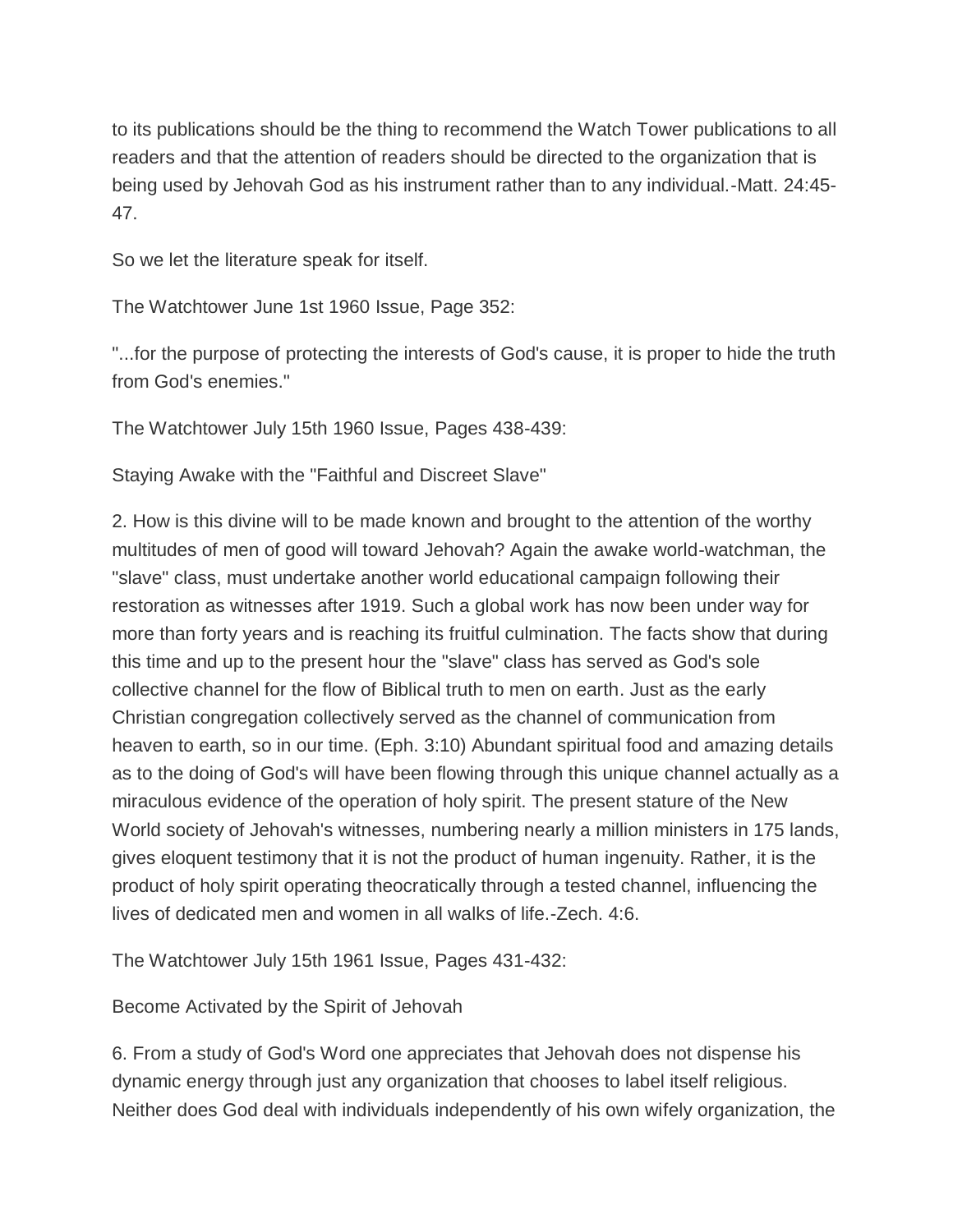"mother" of all those dedicated to God. (Gal. 4:26) He has always had His channel of communication on earth through which his spirit operates. Remember how Miriam and Aaron tried to bypass this channel and almost lost their lives as a result? Only after Jesus had been baptized by Jehovah's representative did he receive holy spirit and strength to enable him to do his powerful works. (Num. 12:1-16; Matt. 3:16; Acts 10:38) By and through this holy spirit Jesus aided those associated with him so they could understand the truth, and so they too could receive power to "cure sick people, raise up dead persons, make lepers clean, expel demons." Thus is emphasized the importance of association with Jehovah's organization.-Matt. 10:8; Luke 24:45; 1 Cor. 2:10.

The Watchtower November 15th 1963 Issue, Page 688:

Execution of Divine Judgment upon False Religion

3: Can there be false religion? It is not a form of religious persecution for anyone to say and to show that another religion is false. It is not religious persecution for an informed person to expose publicly a certain religion as being false, thus allowing persons to see the difference between false religion and true religion.

The Watchtower May 1st 1964 Issue, Pages 277-278:

Building a Firm Foundation in Christ

8. God's Word is the basis of our faith. As we pore over its pages our mind is communing with God's. Our faith is established and strengthened. We are "always ready to make a defense" by offering "a reason for the hope" that we hold, and we are thereby equipped to teach others the way of life. (1 Pet. 3:15; 2 Tim. 2:2) Why, though, is such emphasis placed on "accurate" knowledge? Why should such care be exercised in our study of the columns of The Watchtower, and of our application of the Scripture texts to the material under consideration? It is through the columns of The Watchtower that Jehovah provides direction and constant Scriptural counsel to his people, and it requires careful study and attention to details in order to apply this information, to get a full understanding of the principles involved, and to assure ourselves of right thinking on these matters. It is in this way that we "are thoroughly able to grasp mentally with all the holy ones" the fullness of our commission and of the preaching responsibility that Jehovah has placed on all Christians as footstep followers of his Son. Any other course would produce independent thinking and cause division. "Now I exhort you, brothers, through the name of our Lord Jesus Christ that you should all speak in agreement, and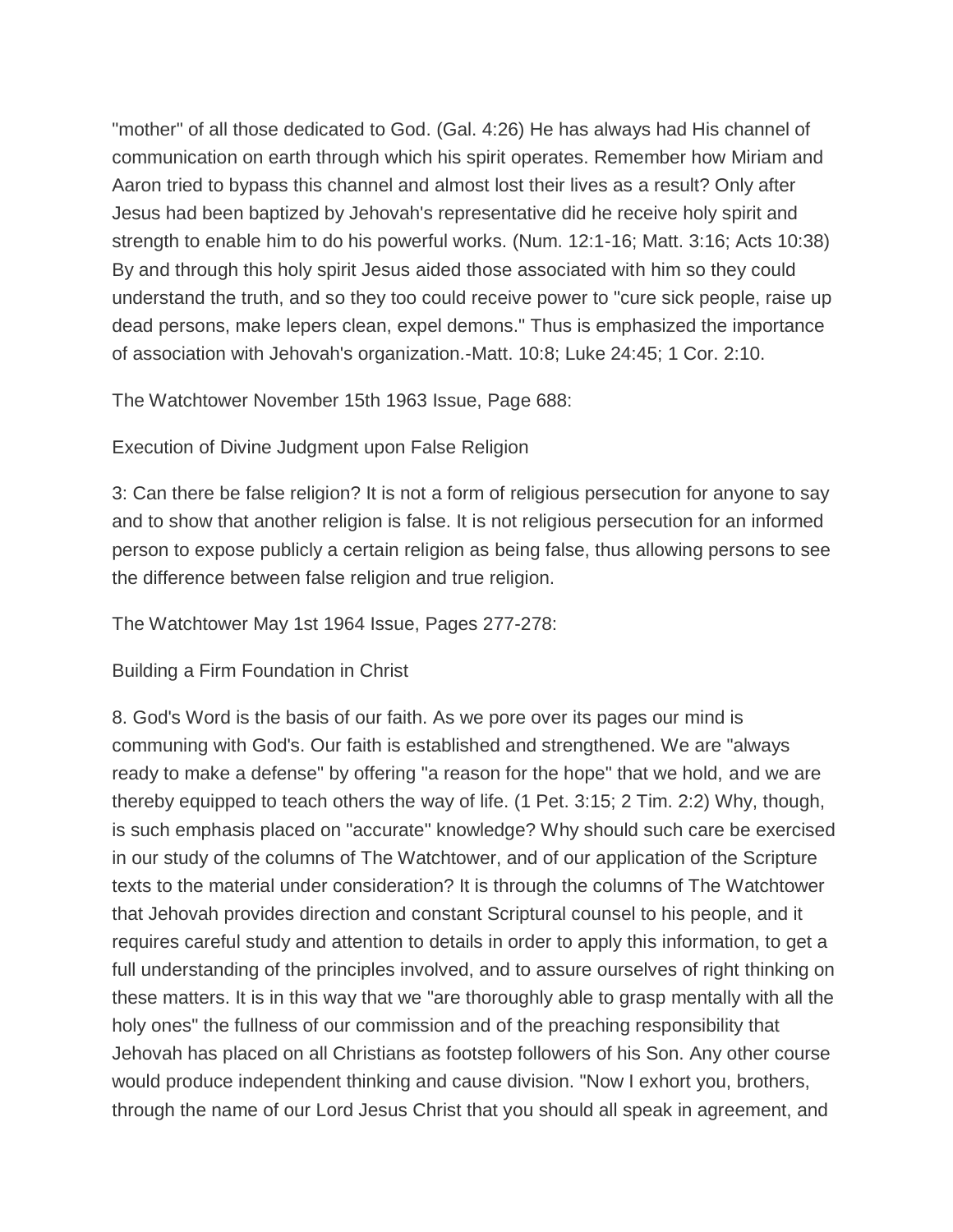that there should not be divisions among you, but that you may be fitly united in the same mind and in the same line of thought." (1 Cor. 1:10) If all who are associated in the Christian organization have the mind of God and of Christ there will be unity and all will be built up in maturity of understanding.

The Watchtower June 15th 1964 Issue, Pages 365-366:

# THE KINGDOM'S ESTABLISHMENT

22. As Jehovah revealed his truths by means of the first-century Christian congregation so he does today by means of the present-day Christian congregation. Through this agency he is having carried out prophesying on an intensified and unparalleled scale. All this activity is not an accident.

Jehovah is the one behind all of it.

The abundance of spiritual food and the amazing details of Jehovah's purposes that have been revealed to Jehovah's anointed witnesses are clear evidence that they are the ones mentioned by Jesus when he foretold a "faithful and discreet slave" class that would be used to dispense God's progressive revelations in these last days. [....]

23. The holy spirit of Jehovah is working mightily today! How thankful we should be for the provision God has made of this slave class, the modern spiritual remnant, as they faithfully dispense the revealed truths of Jehovah! With these rich truths to light the way, Christians do not grope in this dark, jungle-like world as do the masses of people in Christendom and heathendom alike. To the contrary, Jehovah's faithful witnesses have been progressively brought to an understanding of Jehovah's purposes, which are clearer now than ever before in history. Their organization, being patterned after the first-century Christian congregation, is blessed by Jehovah. He has prospered their work of preaching "this good news of the kingdom" in 194 different lands to date. Each year they gather into the organization tens of thousands of new ministers, clearly a product of Jehovah's spirit operating through his invisible King-Son and his angelic representatives, then through his faithful slave class on earth today.-Matt. 24:14.

Awake! June 22nd 1964 Issue, Page 6:

"While historians of all nations have been and are more or less guilty of writing biased history, either consciously or unconsciously, those in the employ of totalitarian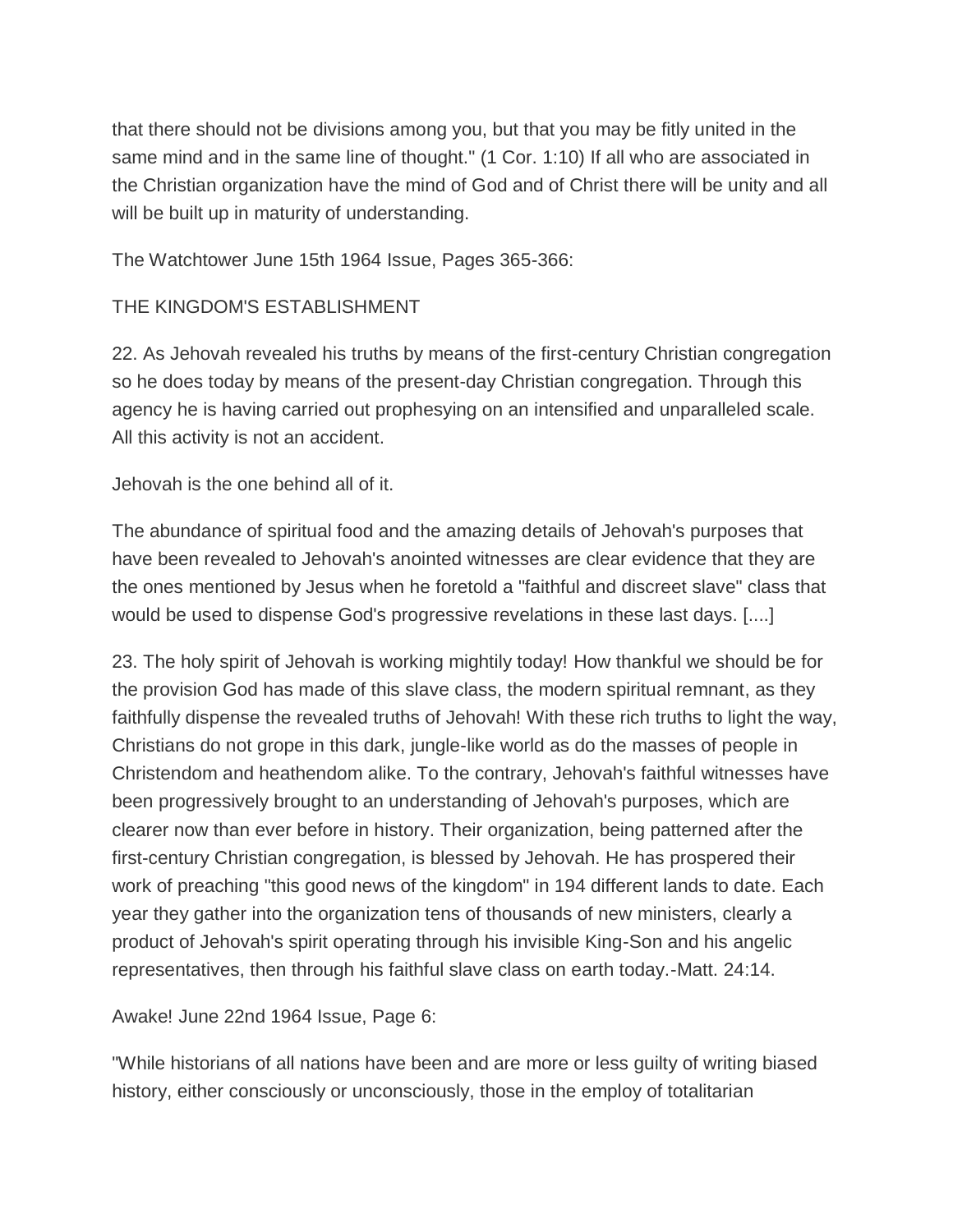governments have been especially notorious in prostituting their art by deliberately tampering with the facts of history....

the facts in human history are at times distorted....

With the fall of the German Empire and the establishment of the Weimar Republic after World War 1 came the need of rewriting that history. When Hitler and his Nazis came into power, German history as they found it did not suit them and so they rewrote it....

All that is stated may be true and yet may present a distorted picture because of what is stressed and what is omitted....

True as this is of secular histories and encyclopedias, it is even more true of religious historical works."

The Watchtower October 1st 1964 Issue, Page 601:

Pay Attention to Prophecy

....for God has on earth today a prophetlike organization, .... Jehovah's anointed witnesses on earth.

The Watchtower June 1st 1965 Issue, Pages 351-352:

Questions from Readers

First of all, we must recognize what is meant when we say God's visible organization was made strictly or fully theocratic. The term "theocracy" means "God rule" or "rule by God."

This strengthening of theocratic controls continued over a period of twenty years, from 1918 to 1938, and corresponds to the twenty-year building program of Solomon, in which time he completed Jehovah's temple, his own house, the porch of judgment and the House of the Forest of Lebanon or the armory. In 1938 Jehovah revealed this correspondency to his servants and it was published in The Watchtower in a two-part article entitled "Organization." This appeared in the issues of June 1 and 15 and proved conclusively that Jehovah's organization must henceforth be guided and directed by Jehovah's spirit through the visible governing body made up of those servants whom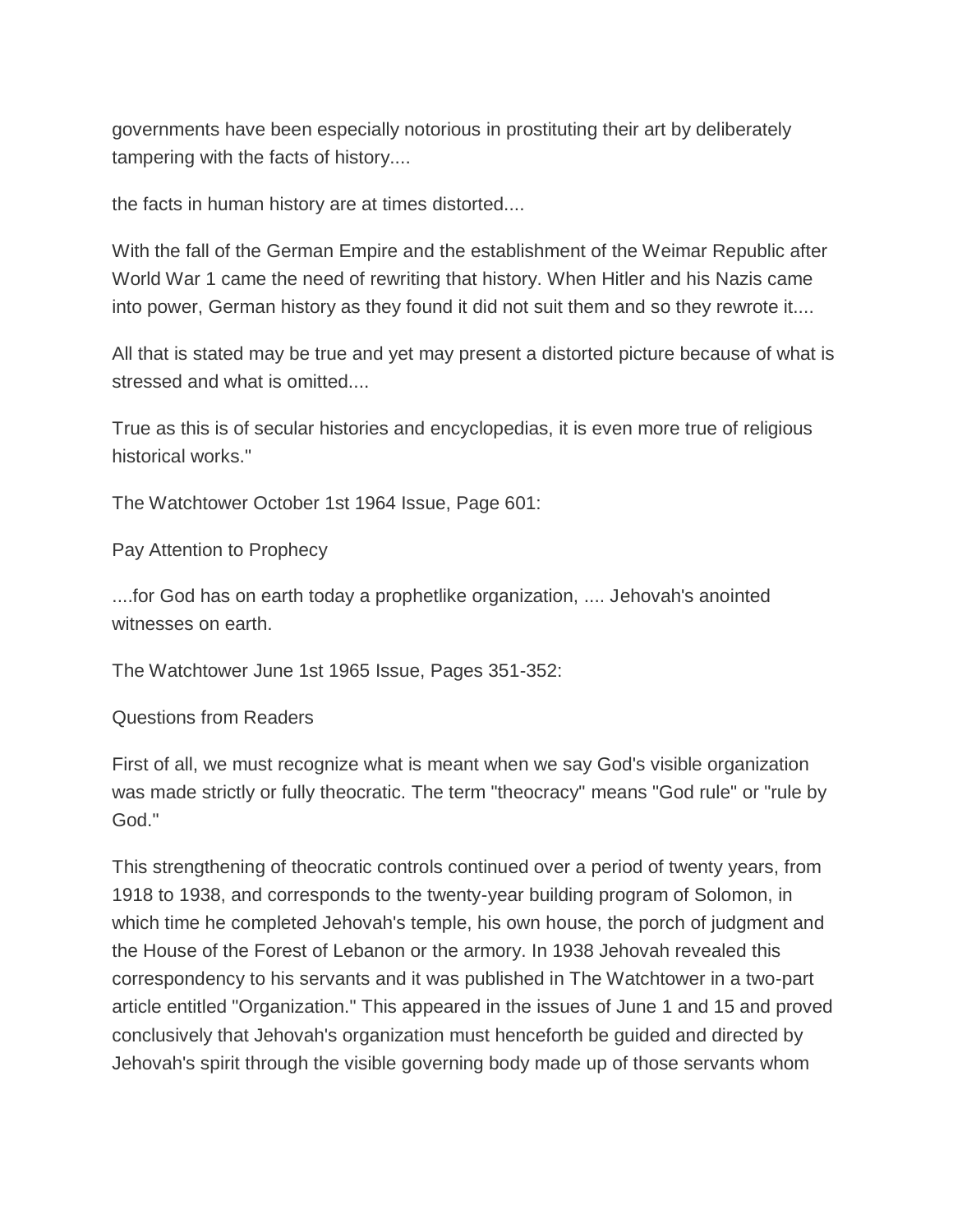Jehovah himself would appoint. The concluding paragraph in this series stated: "Jehovah's theocratic government is now in full control of the people of God."

New features of the work have required new methods, which has meant revisions and changes from time to time in organization instructions, but it is all a part of the advancement of Jehovah's theocratically controlled organization under the immediate direction of Jehovah God himself. Therefore, these revisions and changes are themselves fully theocratic, so they do not alter in any way the fully theocratic structure of the organization.

The Watchtower June 1st 1967 Issue, Page 338:

...in Jehovah's organization it is not necessary to spend a lot of time and energy in research, for there are brothers in the organization who are assigned to that very thing....

The Watchtower August 1st 1967 Issue, Pages 469-470:

It is true that some points are difficult to grasp at first, but instead of complaining or arguing about them....

it may be better to leave it alone for a while, waiting further clarification....

we must avoid complaining even about small things....

The Watchtower October 1st 1967 Issue, Page 590:

Finding Freedom with Jehovah's Visible Organization

Jehovah poured out his spirit upon them and assigned them the responsibility of serving as his sole visible channel, through whom alone spiritual instruction was to come. Those who recognize Jehovah's visible theocratic organization, therefore, must recognize and accept this appointment of the "faithful and discreet slave" and be submissive to it.

Since 1879 the Watch Tower magazine has been used by this collective group to dispense spiritual food regularly to those of this "little flock" of true Christians.

The Truth That Leads to Eternal Life Book (1968), Page 13:

Why It Is Wise to Examine Your Religion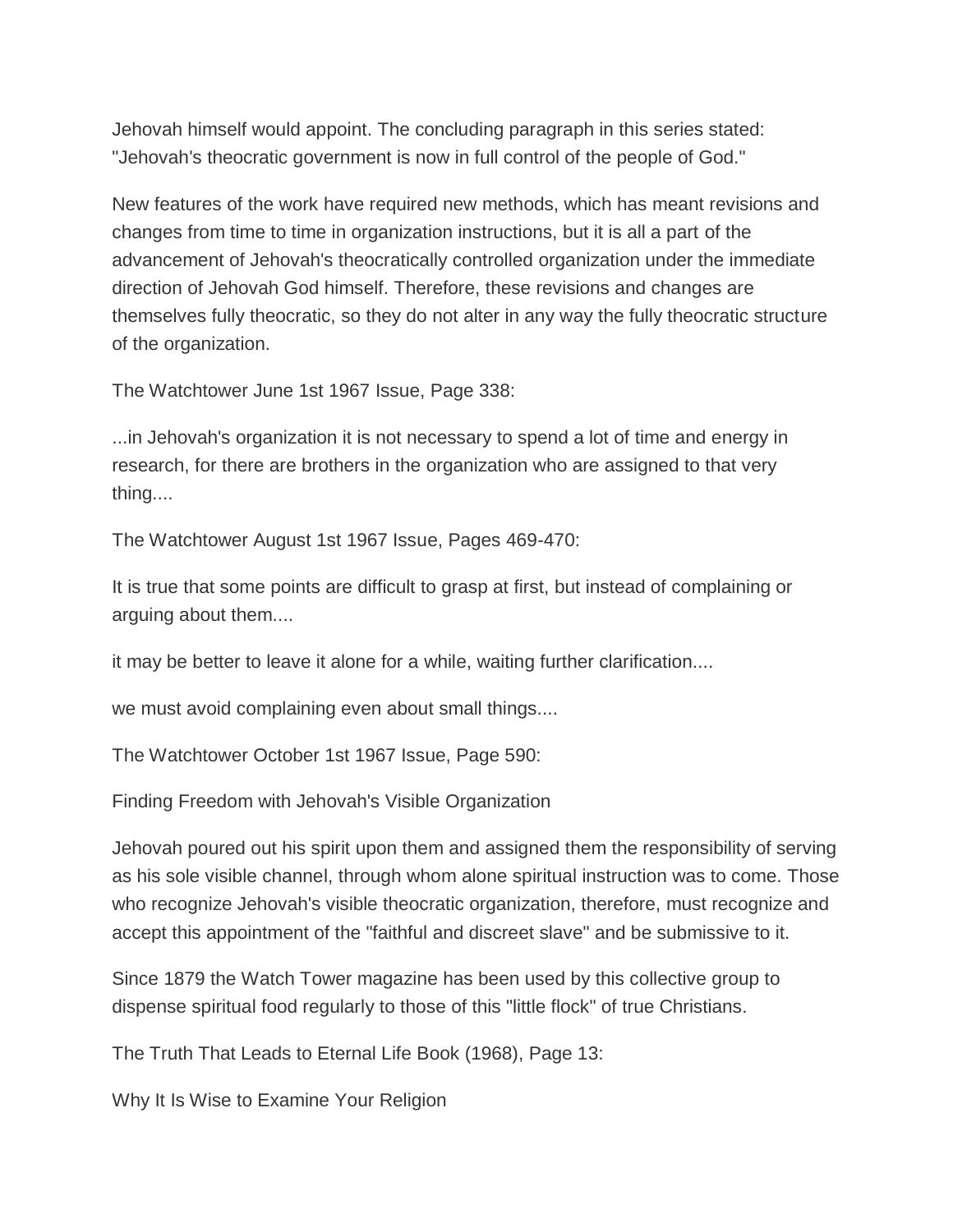4: However, you have no doubt heard people say: "It doesn't matter what you believe, as long as you lead a clean moral life and deal kindly with your neighbors." But is that all there is to worshiping God in an acceptable way? These things are necessary, but God requires more. Doctrines are also involved. The Bible informs us that "the true worshipers will worship the Father with spirit and truth." (John 4:23) If our worship is to be acceptable to God, it must be firmly rooted in God's Word of truth. Jesus reproved those persons who claimed to serve God but who relied heavily on the traditions of men in preference to God's Word. He applied to them God's own words from Isaiah 29:13, saying: "It is in vain that they keep worshiping me, because they teach commands of men as doctrines." (Matthew 15:9) Since we do not want our worship to be in vain, it is important for each one of us to examine his religion.

5: We need to examine, not only what we personally believe, but also what is taught by any religious organization with which we may be associated. Are its teachings in full harmony with God's Word, or are they based on the traditions of men? If we are lovers of the truth, there is nothing to fear from such an examination. It should be the sincere desire of every one of us to learn what God's will is for us, and then to do it.-John 8:32.

Awake! October 8th 1968 Issue:

"True, there have been those in times past who predicted an end to the world', even announcing a specific date. Yet nothing happened. The end' did not come. They were guilty of false prophesying. Why? What was missing? ....Missing from such people were God's truths and evidence that he was using and guiding them."

The Watchtower January 1st 1969 Issue, Page 2:

Ever since 'The Watchtower' began to be published in July of 1879 it has looked ahead into the future.... No, 'The Watchtower' is no inspired prophet, but it follows and explains a Book of prophecy the predictions in which have proved to be unerring and unfailing till now. 'The Watchtower' is therefore under safe guidance. It may be read with confidence, for its statements may be checked against that prophetic Book.

The Watchtower January 15th 1969 Issue, Pages 50-51:

Are You Ready for the Responsibilities of a Baptized Witness?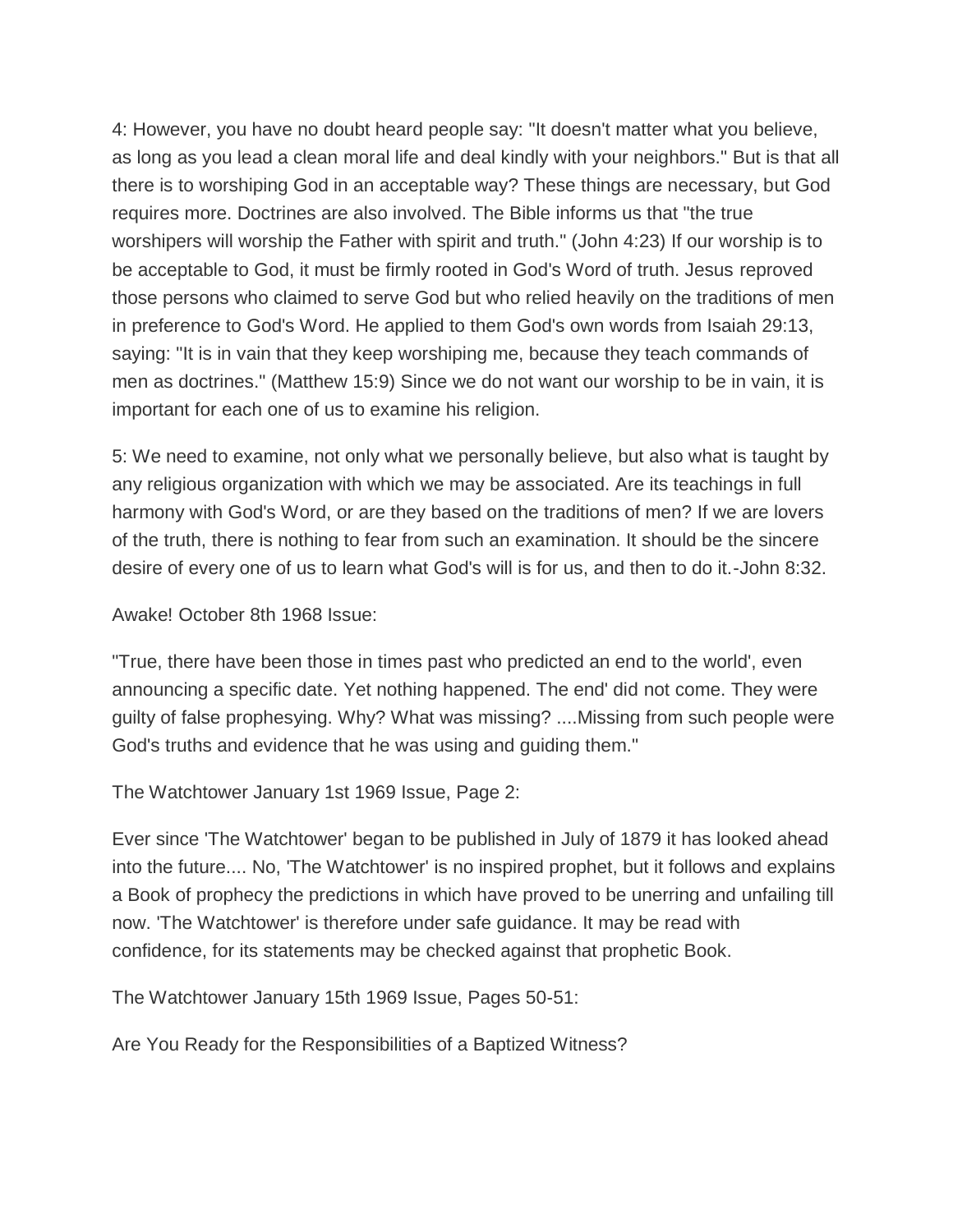14. His study as well as his association with Jehovah's people helps him to understand that Jehovah has, not only a heavenly, but also an earthly, visible organization of people doing his will. Jesus foretold that among his people there would be a "faithful and discreet slave" class who would be providing the spiritual food to God's family of devoted servants on earth, acting as his channel of communication and overseeing the carrying out of the Kingdom interests world wide. (Matt. 24:45-47)

The Watchtower April 15th 1970 Issue, Page 246:

Questions That People Ask About Jehovah's Witnesses

How many are aware that adhering to false religion can mean their eternal destruction?....

Are true Christians going to stand by quietly and say nothing about such gross misrepresentations? Hardly!

Awake! April 22nd 1970 Issue, Pages 8-10:

Changes That Disturb People

One of the reasons is that people are disturbed by what is happening in their churches. Yes, millions of persons have been shocked to learn that things they were taught as being vital for salvation are now considered by their church to be wrong. Have you, too, felt discouragement, or even despair, because of what is happening in your church?

A businessman in Medelln, Colombia, expressed the effect the changes have had on many.

Tell me, he asked, how can I have confidence in anything? How can I believe in the Bible, in God, or have faith? Just ten years ago we Catholics had the absolute truth, we put all our faith in this. Now the pope and our priests are telling us this is not the way to believe any more, but we are to believe new things. How do I know the new things will be the truth in five years? What are some of these changes that disturb people?

Should Meat Be Eaten on Friday?

FOR centuries Catholics abstained from eating meat on Fridays. It was a Church law. Many sincerely believed it was a law of Almighty God. But now this has changed. The fact is that the meatless-Friday rule was made an obligation only some 1,100 years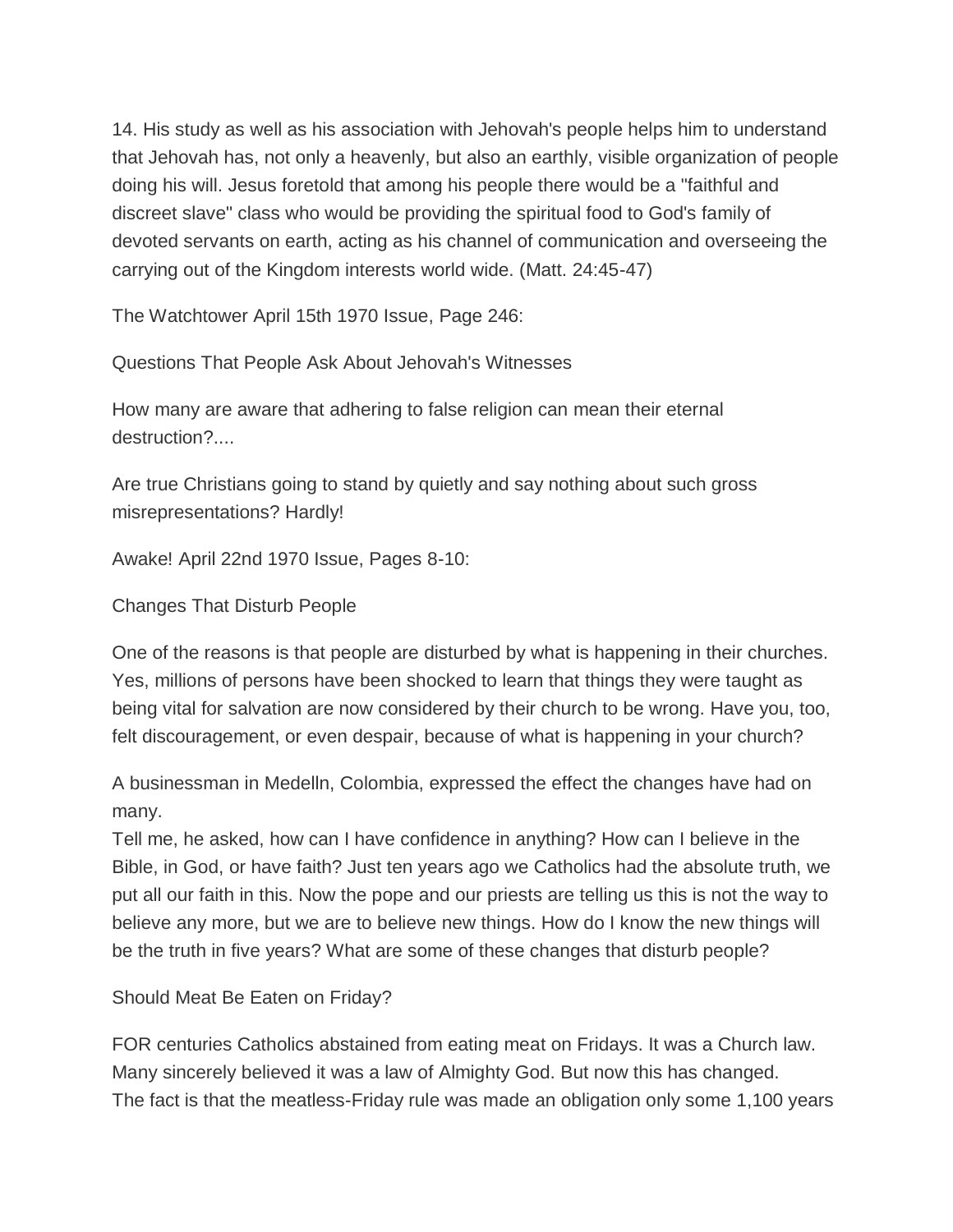ago. Pope Nicholas I (858-867) was the one who put it into effect. And how vital was it considered that Catholics abide by this rule? A publication that bears the Catholic imprimatur, indicating approval, states: The Catholic Church says that it is a mortal sin for a Catholic to eat meat on Friday knowingly and wilfully, without a sufficiently grave and excusing reason. It adds: The Church says that if a man dies in unrepented mortal sin, he will go to hell.Radio Replies, Rumble and Carty (1938).

Thus the devout carefully avoided eating meat on Fridays. They sincerely believed that failure to obey could lead to their eternal punishment in a fiery hell. But then, early in 1966, Pope Paul VI authorized local Church officials to modify this abstinence requirement in their countries as they saw fit. The pope was acting in line with recommendations made at the recently completed Second Vatican Council. Thus, in one country after another, meatless Fridays were virtually abolishedin France, Canada, Italy, Mexico, the United States, and so on.

## The Effect

The effect upon many devout Catholics has been devastating. All these years I thought it was a sin to eat meat, explained a housewife in the midwestern United States. Now I suddenly find out it isnt a sin. Thats hard to understand. If you are a Catholic, can you understand how a practice that was considered by the Church a mortal sin can suddenly be approved? if it was a sin five years ago, why is it not today? Many Catholics cannot understand. When a woman in Canada was asked how she felt about the changes in her church, she replied: I dont know. Maybe you can tell me. What are they going to do with all those people sent to hell for eating meat on Friday?

Not just a few Catholics have asked such questions. The change in teaching has shaken their confidence in the Church. Would you not feel the same way if what you had always been taught to be vital for salvation was suddenly considered unnecessary? Would you not be inclined to question other teachings of your church also?

Many persons have begun to ask questions regarding the basis for this teaching, as well as about other Church teachings. And what especially disturbs them is that they have not received satisfying answers.

What Becomes Evident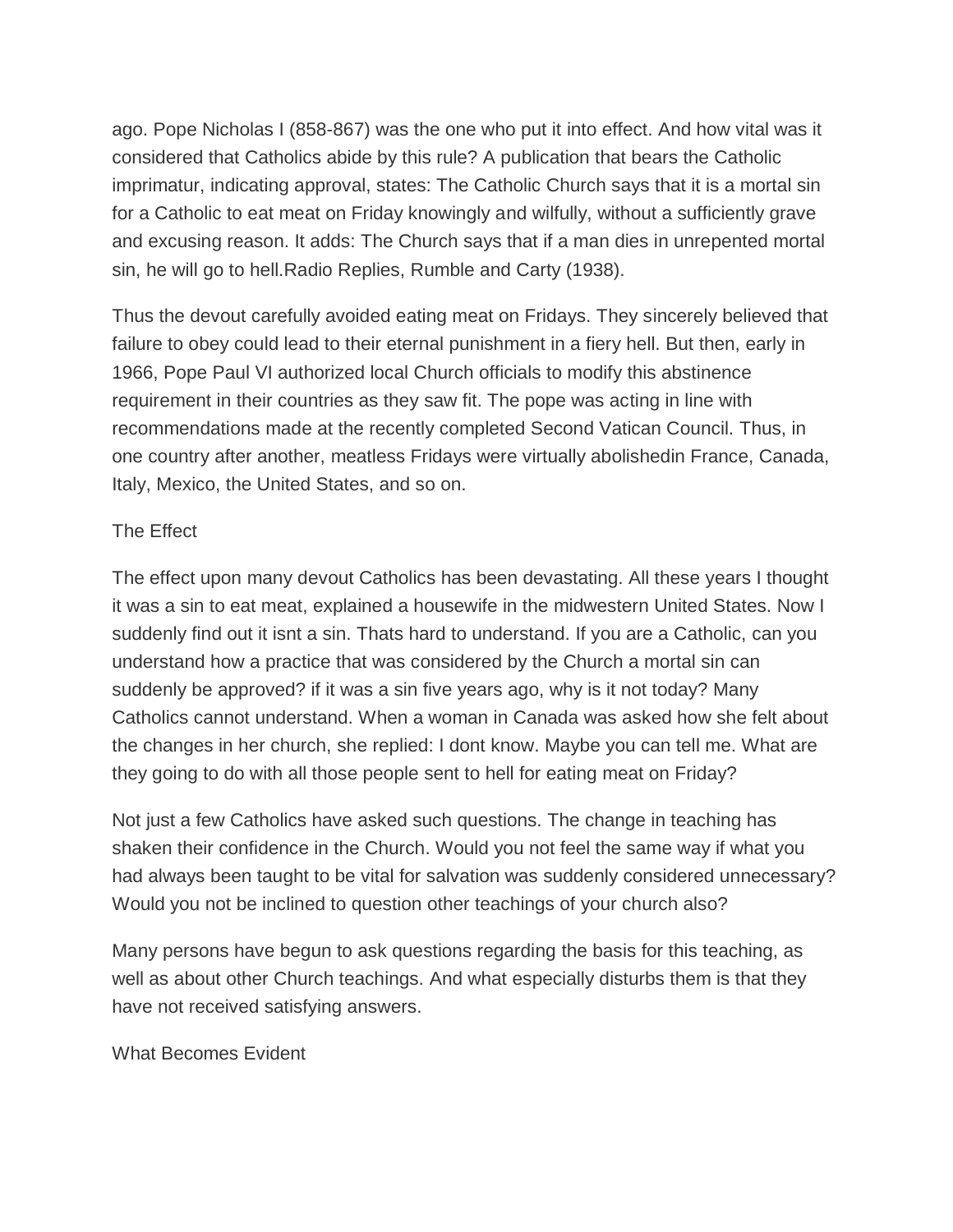The inability of the Church to explain its position Scripturally makes evident an important fact: The Catholic Church has not based its teachings upon what Gods Word says. Rather, it has founded many of its beliefs and practices on the unstable traditions of men.

"The Nations Shall Know That I Am Jehovah" Book (1971 Edition), Pages 56-59:

"Ezekiel was not raising himself up as a prophet and presuming to speak in the divine name. He was really a prophet sent by the Most High God...Not alone were the inspired words of Ezekiel prophetic, but he himself was a prophetic figure in his action, as is later shown on occasions. (Ezekiel 24:24) Since Ezekiel himself was a 'portent,' or 'sign' (AV), of someone to come, and since he was not a type or prophetic figure of Jesus Christ, whom did the prophet Ezekiel typify in carrying out his divine commission?"

"Here, then, since 1914, and particularly since the year 1919, after World War I had ended, we should look for the modern-day counterpart of the prophet Ezekiel. Who is Ezekiel's present-day counterpart, whose message and conduct correspond with that of that ancient prophet of Jehovah? Of whom today was he a 'sign' or 'portent'? Not of some individual man, but of a group of people. Being made up of a unified company of persons, the modern Ezekiel is a composite personage, made up of many members, just the same as the human body is."

"So it is with the modern-day counterpart of Ezekiel: it is, not one person's body, but a composite body, made up of many members. All the members were together to do the will of Jehovah, who is the Creator of this modern 'Ezekiel.' Who, then, are the group of persons who, toward the beginning of this 'time of the end,' were commissioned to serve as the mouthpiece and active agent of Jehovah? In order to determine this, check the history of 1919, the first postwar year after the first world war."

Page 62:

"They were a small minority group of men and women who had dedicated themselves to Jehovah as God by following in the footsteps of his Son Jesus Christ. To give public evidence of this dedication to Jehovah, they had undergone water baptism just as their Leader Jesus Christ had done when he was immersed in the Jordan river by John the Baptist."

Pages 70-71: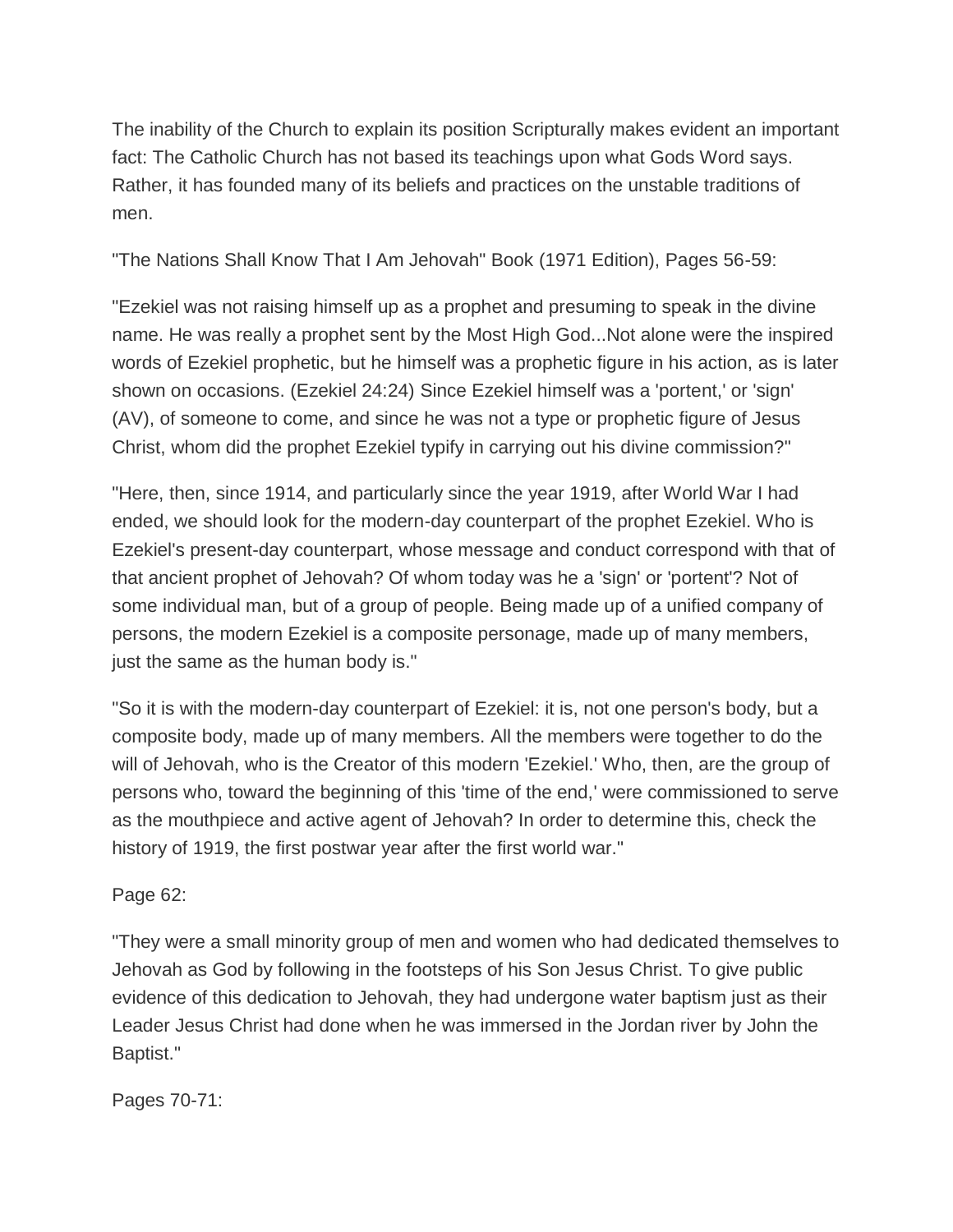"At the time, they might not view or appreciate him as a prophet of Jehovah. But whether they heard him as such or refrained from hearing and paying attention to him, the occasion was to come when these rebellious people would 'know also that a prophet himself happened to be in the midst of them.' Jehovah would confirm him as a prophet before them by causing what Ezekiel prophesied to come true...Likewise it was a trying mission upon which the modern Ezekiel class was sent, to religious people of the same type as those in Ezekiel's day.

But regardless of how Christendom views or regards this group of anointed witnesses of Jehovah, the time must come, and that shortly, when those making up Christendom will know that really a 'prophet' of Jehovah was among them...Since the year 1919 C.E. the anointed remnant of Jehovah's witnesses have found it to be just like that as they have spoken fearlessly the word of Jehovah in the midst of Christendom."

The Watchtower August 1st 1971 Issue, Page 467:

"Then we should expect them to have Gods prophetic truths. Does the evidence show this? Let us examine what Jehovah's witnesses have been saying down through the years and compare it with what has been said by the political, religious and commercial leaders of this system of things. Who has told the truth? Who today deserve our confidence as they tell of events to come in the very near future?"

The Watchtower March 15th 1972 Issue, Page 189:

Wanted - a Messenger

# WHAT IS REQUIRED OF GOD'S MESSENGER

....More accurately, was there any group on whom Jehovah would be willing to bestow the commission to speak as a "prophet" in His name, as was done toward Ezekiel back there in 613 B.C.E.? .... It is of importance to every individual on earth to identify the group that Jehovah has commissioned as his "servant" or messenger. We must recognize and understand the warning that he brings. We need to take action on the warning to safeguard our lives, for they are in a danger as grave as that of the lives of Jerusalem's citizens as that city neared destruction. For this reason forthcoming issues of The Watchtower will further discuss the identity and work of Jehovah's commissioned messenger as revealed in His vision to Ezekiel.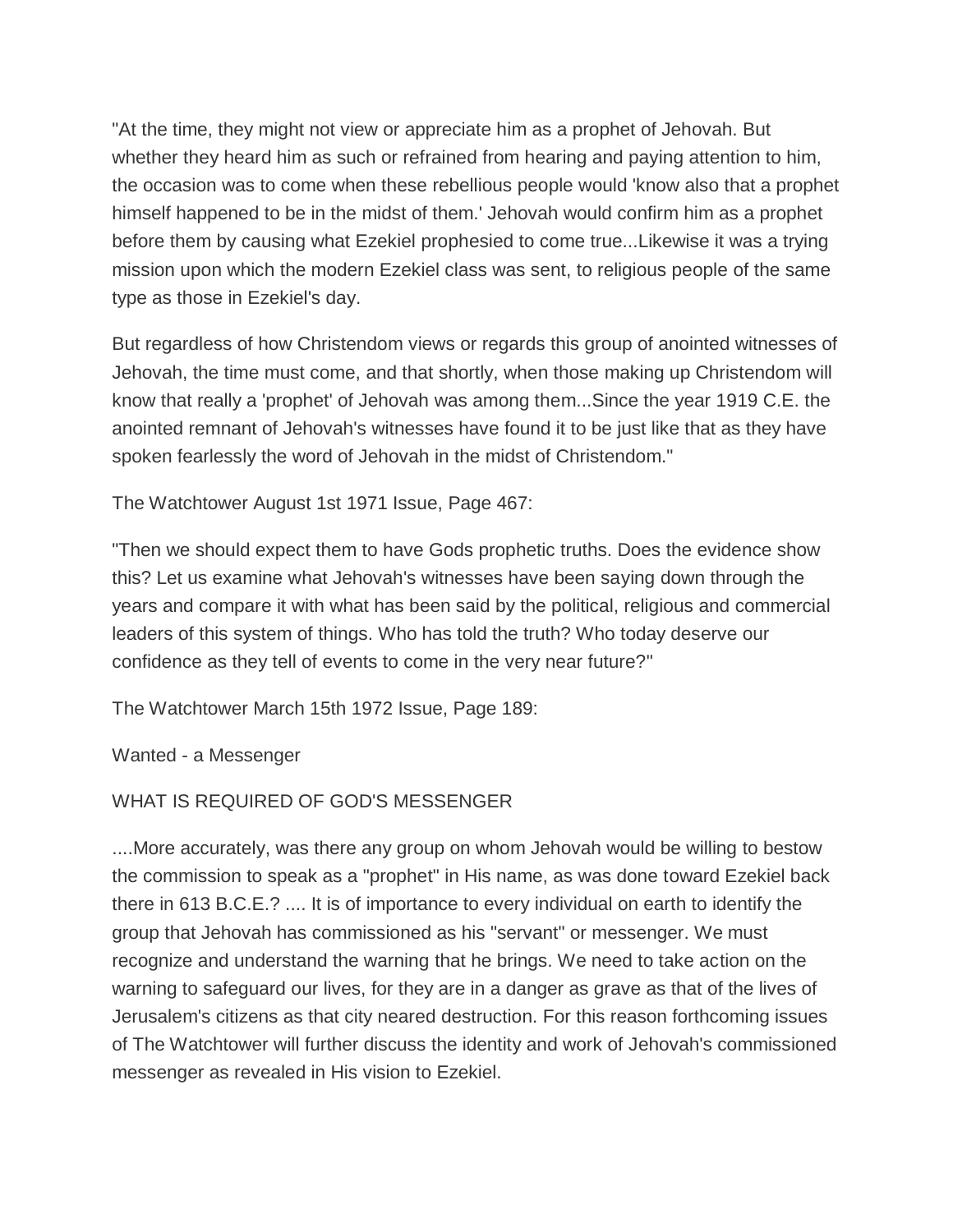The Watchtower April 1st 1972 Issue:

Page 197:

'They Shall Know that a Prophet Was Among Them'

People today can view the creative works. They have at hand the Bible, but it is little read or understood. So, does Jehovah have a prophet to help them, to warn them of dangers and to declare things to come?

## IDENTIFYING THE "PROPHET"

These questions can be answered in the affirmative. Who is this prophet? ... This "prophet" was not one man, but was a body of men and women. It was the small group of footstep followers of Jesus Christ, known at that time as International Bible Students. Today they are known as Jehovah's Christian witnesses. ... Of course, it is easy to say that this group acts as a "prophet" of God. It is another thing to prove it. The only way that this can be done is to review the record.

#### Page 200:

"This would indicate that Jehovah's Witnesses today make their declaration of the good news of the Kingdom under angelic direction and support...."

"....the nations will see the fulfillment of what these witnesses say as directed from the heaven"

"Paradise Restored To Mankind By Theocracy" Book (1972), Pages 353, 354:

"Jehovah, the God of the true prophets, will put all false prophets to shame either by not fulfilling the false prediction of such self-assuming prophets or by having His own prophecies fulfilled in a way opposite to that predicted by the false prophets. False prophets will try to hide their reason for feeling shame by denying who they really are."

The Watchtower August 1st 1972 Issue, Page 458:

Loving Oversight of the Congregation of God

THEOCRATIC APPOINTMENT IN THE CONGREGATION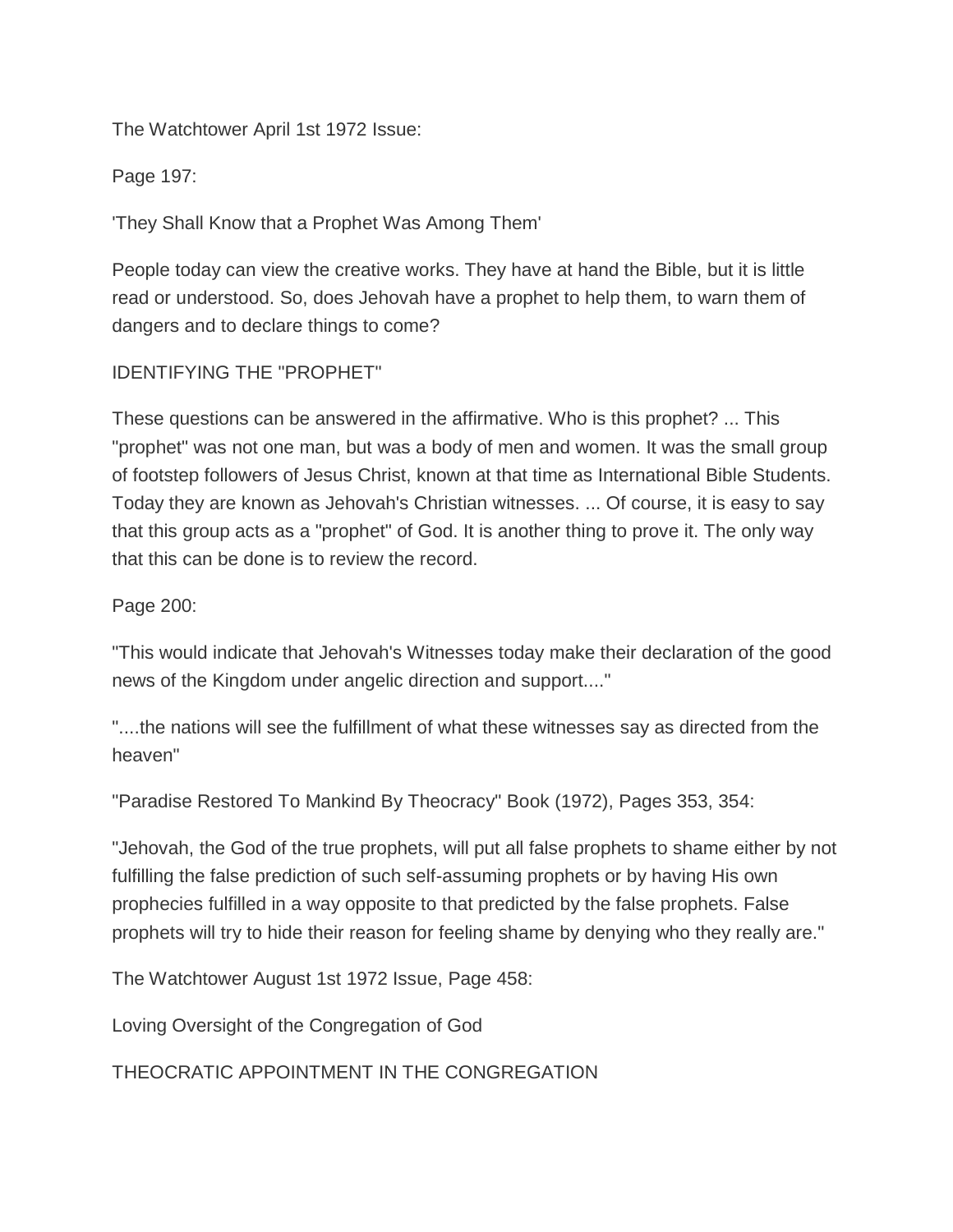10. But who is at the head of this rapidly expanding congregation, you ask? Is it some brilliant, farsighted man, some human who is a master organizer? No, for the Christian congregation is operated theocratically, meaning that it recognizes the leadership only of Jehovah God as exercised through his Son and enthroned King, Jesus Christ. (Isa. 33:22; Heb. 12:2; Rev. 19:16) This is what makes the congregation theocratic in structure, adhering to God-rule. If an organization is to be fully theocratic, it must be directed and controlled altogether by God and by the forces he operates. It is vital, therefore, that each one recognize that Jesus Christ is the Head of the Christian congregation, as well as showing proper regard for those on earth who have been theocratically appointed to positions of oversight.-Phil. 2:9-11; 1 Cor. 11:3; Acts 14:23.

Page 460:

18. Each week the principal Bible study aid published by Jehovah's witnesses, the Watchtower magazine, is studied by the congregation as a whole. This is done in the form of a question-and-answer discussion. For this meeting the entire congregation usually meets in one place. Through the columns of The Watchtower comes increased light on God's Word as Jehovah makes it known. Because of the vital nature of these discussions, the Watchtower study is the most important meeting for all of Jehovah's Christian witnesses and interested persons. Therefore, the Watchtower study conductor, who presides over this meeting, has an important responsibility. This study enables all to be united in the same line of thought.-1 Cor. 1:10.

The Watchtower November 1st 1972 Issue, Page 644:

"Does this admission of making mistakes stamp them (the Watchtower Society) as false prophets? Not at all, for false prophets do not admit to making mistakes."

The Watchtower August 1st 1973 Issue, Page 460:

Cultivating Friendship with God

14. Yes, we should be deeply appreciative of all the fine spiritual food that "the faithful and discreet slave" class has been providing through The Watchtower, now for ninetyfour years. [i.e. since 1879]

Awake! October 22nd 1973 Issue, Page 6:

Examine the Evidence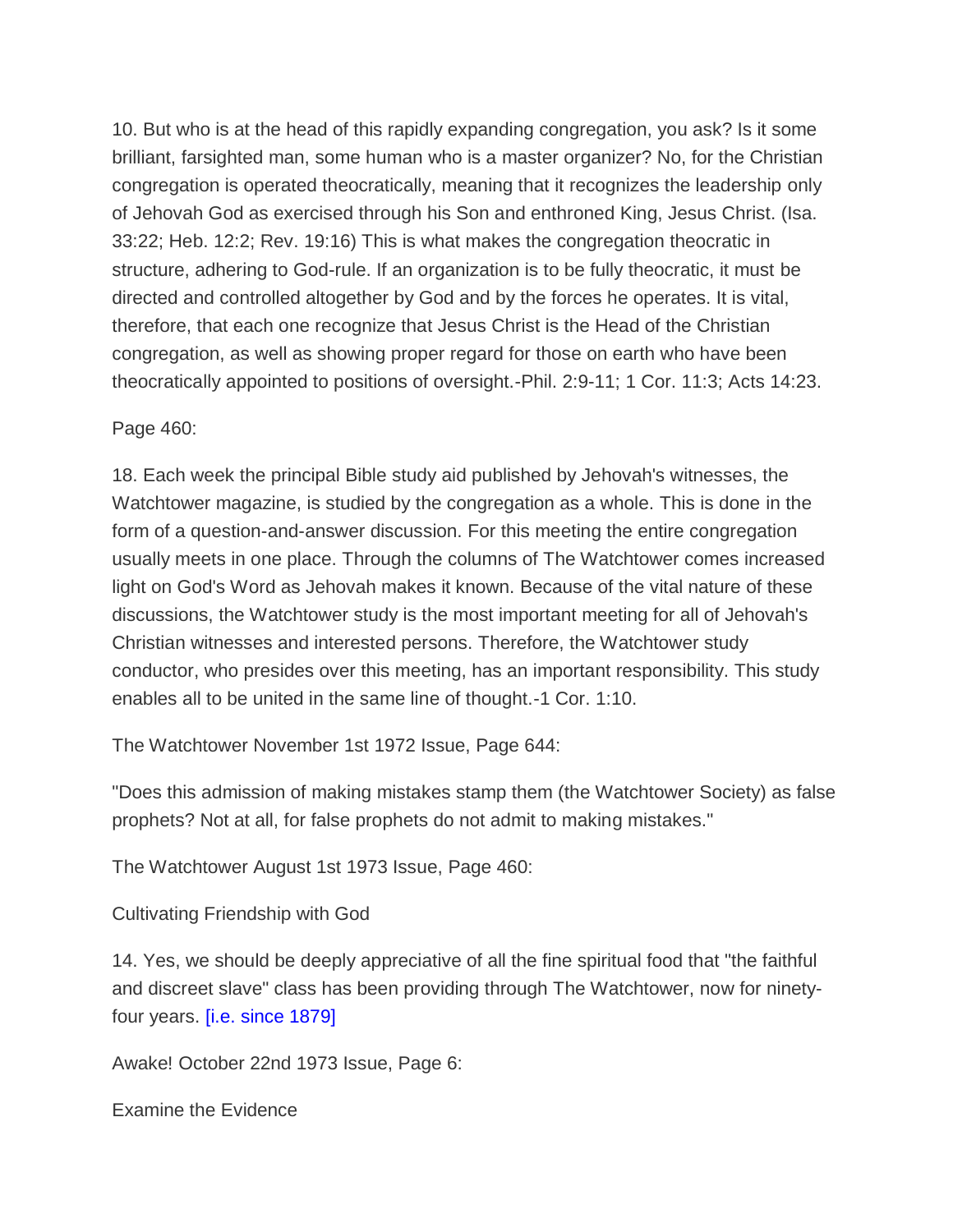Reasonable persons agree that the only fair method is to examine the evidence on both sides, both for and against a disputed theory. That is how one arrives at the truth.

The Watchtower January 15th 1974 Issue, Page 35:

Can You Be True to God, Yet Hide the Facts?

When persons are in great danger from a source that they do not suspect or are being misled by those they consider their friends, is it an unkindness to warn them? They may prefer not to believe the warning. They may even resent it. But does that free one from the moral responsibility to give that warning?

If you are among those seeking to be faithful to God, the issues these questions raise are vital for you today.

"Is This Life All There Is?" Publication (1974), Page 46:

"Knowing these things, what will you do? It is obvious that the true God, who is himself 'the God of truth' and who hates lies, will not look with favor on persons who cling to organizations that teach falsehood. (Psalm 31:5; Proverbs 6:16-19; Revelation 21:8) And, really, would you want to be even associated with a religion that had not been honest with you?"

The Watchtower May 15th 1976 Issue, Page 297:

They (the Governing Body) do not claim infallibility or perfection. Neither are they inspired prophets.

"Holy Spirit -- The Force Behind the Coming New Order!" Book (1976), Page 148:

Chapter 8: "Spirit of Life from God Entered into Them"

"The holy spirit, which Jehovah prophesied that he would pour out in the last days, has not ceased to operate, for the remnant are still baptizing disciples of Christ in the name of that spirit...The announced purpose behind God's pouring out of his spirit upon all sorts of flesh was that the recipients thereof might prophesy. The facts substantiate that the remnant of Christ's anointed disciples have been doing that prophesying to all the nations for a witness in favor of God's kingdom."

The Watchtower January 1st 1980 Issue, Page 2 (Inside Front Cover):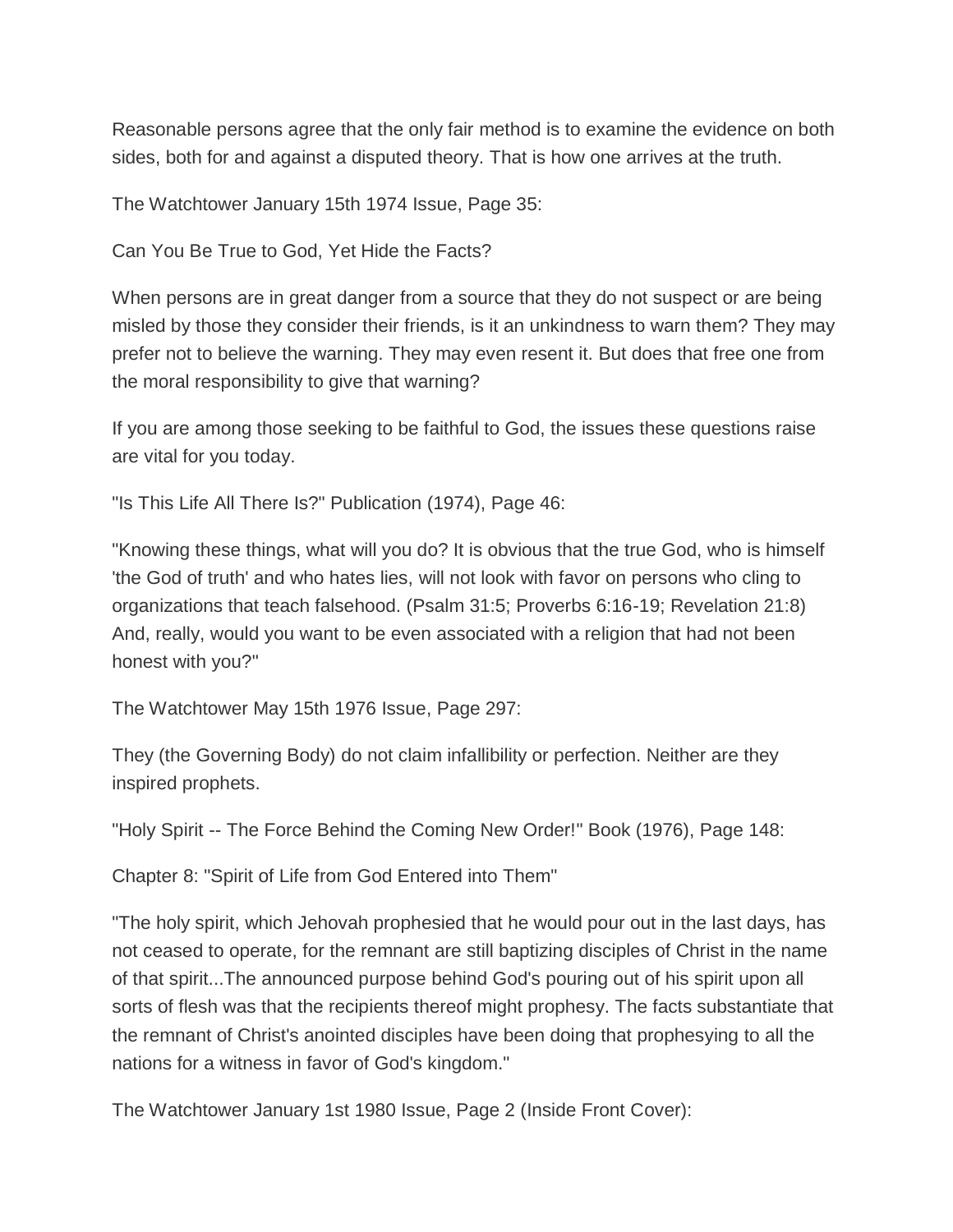A WATCHTOWER enables a person to look far into the distance and announce to others what is seen. Likewise, this magazine, published by Jehovah's Witnesses, aids the reader to see what the future holds

The Watchtower February 15th 1981 Issue, Page 19:

# OUR VIEW OF THE "SLAVE"

We can benefit from this consideration. If we have once established what instrument God is using as his "slave" to dispense spiritual food to his people, surely Jehovah is not pleased if we receive that food as though it might contain something harmful. We should have confidence in the channel God is using. At the Brooklyn headquarters from which the Bible publications of Jehovah's Witnesses emanate there are more mature Christian elders, both of the "remnant" and of the "other sheep," than anywhere else upon earth.

The Watchtower September 15th 1981 Issue, Page 18:

Godly Conduct Toward Others

NOT INHUMANE TOWARD OTHERS

13. As an aid in determining what our conduct should be toward such a person (who has been Disfellowshipped), we need to understand Jesus words: Let him be to you just as a man of the nations and as a tax collector. In later centuries, some Jewish rabbis did express extreme views, such as that a Jew should not even help a Gentile who was in peril of death. Such heartlessness was not shown only toward Gentiles. For instance, in Jesus parable about being a true neighbor, both a Levite and a priest refused to help an injured fellow Jew, though a Samaritan later did so. Luke 10:29-37.

14. But in Matthew 18:17 Jesus could not have meant that his disciples were to refuse to do an act of human kindness, as in a case of accident or of desperate need. Jesus showed such kindness to some Gentiles.

The Watchtower December 1st 1981 Issue, Page 27:

The Path of the Righteous Does Keep Getting Brighter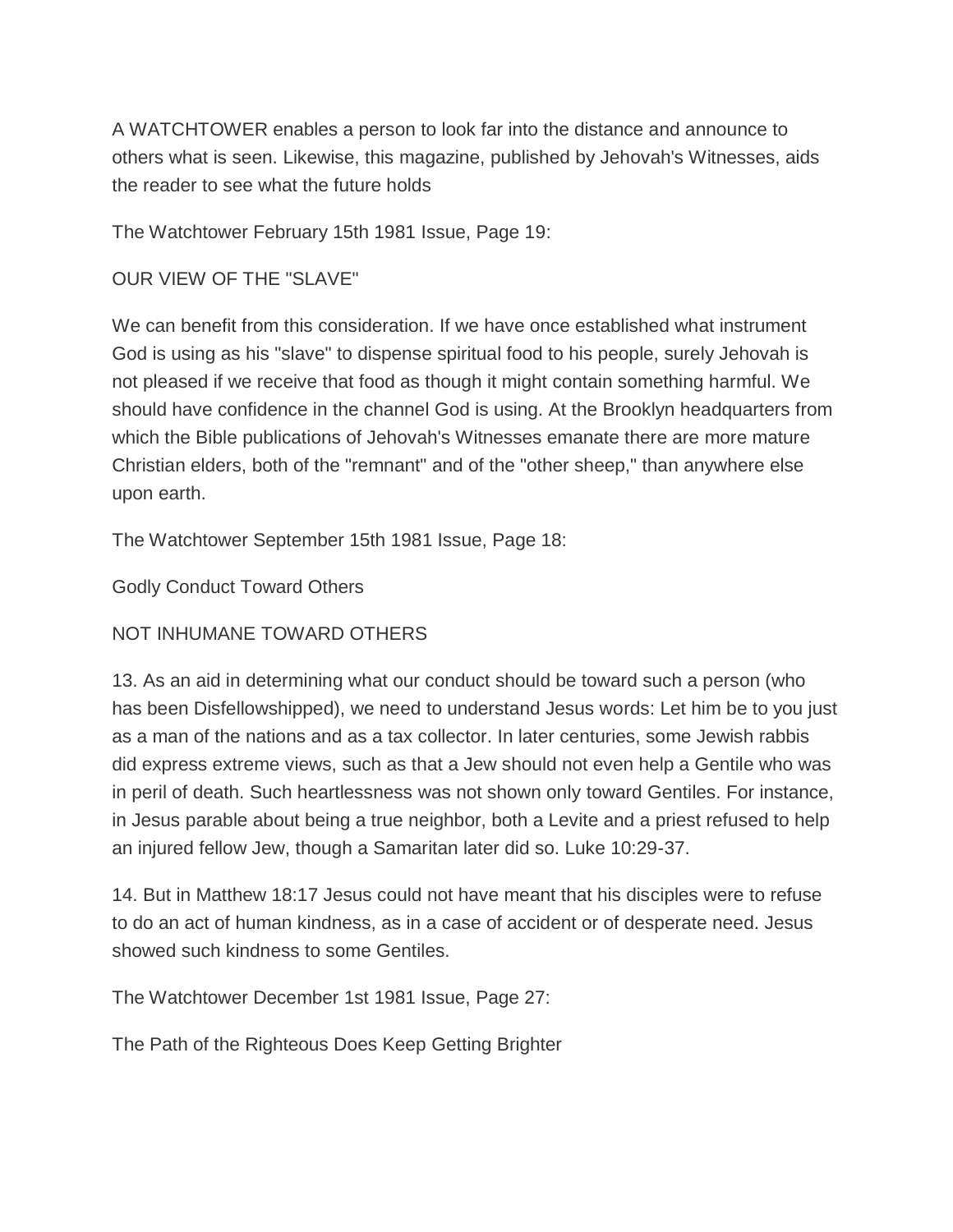Jehovah God has also provided his visible organization, his "faithful and discreet slave," made up of spirit-anointed ones .... Unless we are in touch with this channel of communication that God is using, we will not progress along the road to life, no matter how much Bible reading we do.

The Watchtower October 1st 1982 Issue, Page 27:

Be as Men Who Are Facing Har-Magedon Unafraid

8. In behalf of such individuals who at heart seek God's rule instead of man's rule, the "prophet" whom Jehovah has raised up has been, not an individual man as in the case of Jeremiah, but a class. The members of this class are, like the prophet-priest Jeremiah, wholly dedicated to Jehovah God through Christ and, by the begettal of Jehovah's holy spirit, they have been made part of "a chosen race, a royal priesthood, a holy nation, a people for special possession."

The Watchtower January 15th 1983 Issue:

Page 22:

Avoid Independent Thinking

Avoid.... questioning the counsel that is provided by God's visible organization.

Page 27:

....some who point out that the organization has had to make some adjustments before, and so they argue: "This shows that we have to make up our own mind on what to believe." This is independent thinking. Why is it so dangerous?

"Fight against independent thinking."

The Watchtower February 15th 1983 Issue, Page 12:

You Can Live Forever in Paradise on Earth - But How?

A third requirement is that we be associated with God's channel, his organization. ... Jehovah is using only one organization today to accomplish his will. To receive everlasting life in the earthly Paradise we must identify that organization and serve God as part of it.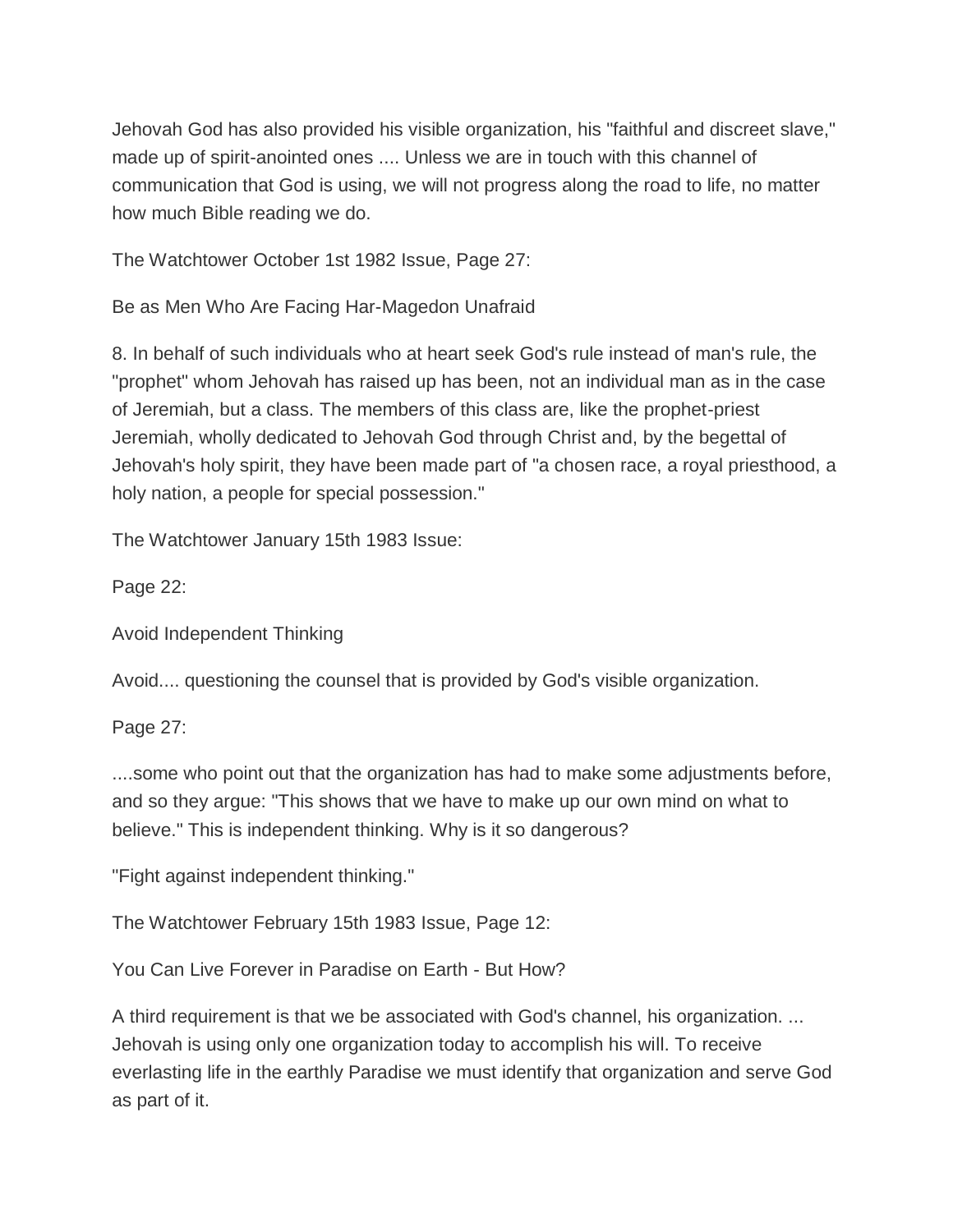Reasoning From the Scriptures Book (1985 and 1989 Editions), Page 136:

False Prophets

Have not Jehovah's Witnesses made errors in their teachings?

Jehovah's Witnesses do not claim to be inspired prophets. They have made mistakes. Like the apostles of Jesus Christ, they have at times had some wrong expectations.- Luke 19:11; Acts 1:6.

Awake! June 8th 1986 Issue, Page 9:

"Would That All Were Prophets!"

You will be interested to learn that God has on earth a people, all of whom are prophets, or witnesses for God. In fact, they are known throughout the world as Jehovah's Witnesses.

The Watchtower, February 1st 1987 Issue, Page 19:

"First of all, there is the matter of being obedient and ready to respond to encouragement. When direction and encouragement come from the proper source, it is only right that we should respond readily. Thus, rather than viewing these qualities as mere national traits, we keep in mind Jesus' words: 'My sheep listen to my voice, and I know them, and they follow me.' (John 10:27) We also remember that one feature of 'the wisdom from above' is being 'ready to obey.' (James 3:17) These are qualities that all Christians are encouraged to put on. Due to background and upbringing, some may be more given to independent thinking and self-will than others. Perhaps this is an area where we need to discipline ourselves and 'make our mind over' so that we can perceive more clearly what the 'will of God' is. Romans 12:2."

The Watchtower August 1st 1987 Issue, Page 10:

JEHOVAH'S WITNESSES recognize no man as their leader. Their organizational structure has no equivalent of the pope of the Roman Catholic Church, the patriarchs of the Eastern Orthodox Churches, or the leaders of other churches and sects of Christendom.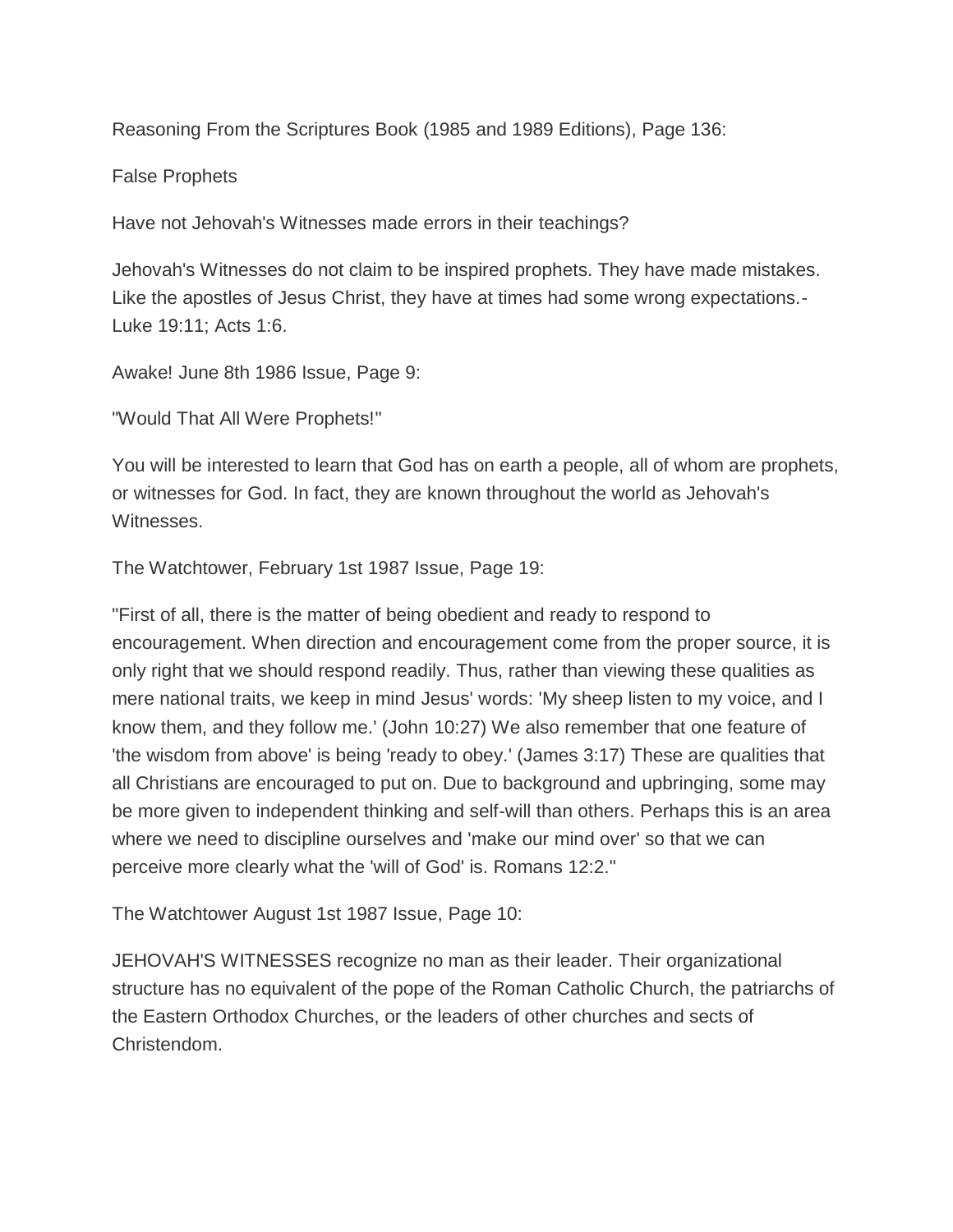Their allegiance is to Jesus Christ, the Head of the Christian congregation, who stated: "Your Leader is one, the Christ." Matthew 23:10.

Page 20:

Back in early Christian times, some decisions made by the governing body may have been hard to understand at the time. This was doubtless the case when Paul was sent back to Tarsus or when he was sent to the temple after his third missionary journey. (Acts 9:30; 21:23-25)

Yet, Christ was actually behind such decisions. (Acts 22:17-21; 23:11)

Today we can be confident that whatever Christ allows to occur among his disciples on earth has some lofty purpose behind it, even as in the first century.

The Watchtower April 1st 1988 Issue, Page 30:

What about the authority in the Christian congregation? Since those in responsible positions are appointed by the operation of the holy spirit and they base their counsel and admonition on the Word of God, we can be sure that obeying duly appointed authority in the Christian congregation is appropriate. (Acts 20:28; Hebrews 13:17)

But it does not mean that we obey such authority without giving due consideration to what is being said.

Why?

The apostle John offered this counsel: "Do not believe every inspired expression, but test the inspired expressions to see whether they originate with God." (1 John 4:1)....

Is the information before us different from what we have been taught through "the faithful and discreet slave"?

Is the person spreading that message speaking to honor the name of Jehovah, or is he trying to exalt himself?

Is the information in harmony with the overall teachings of the Bible?

These are questions that will help us in `testing' anything that may sound questionable.

We are admonished to "make sure of all things; hold fast to what is fine."Matthew 24:45; 1 Thessalonians 5:21.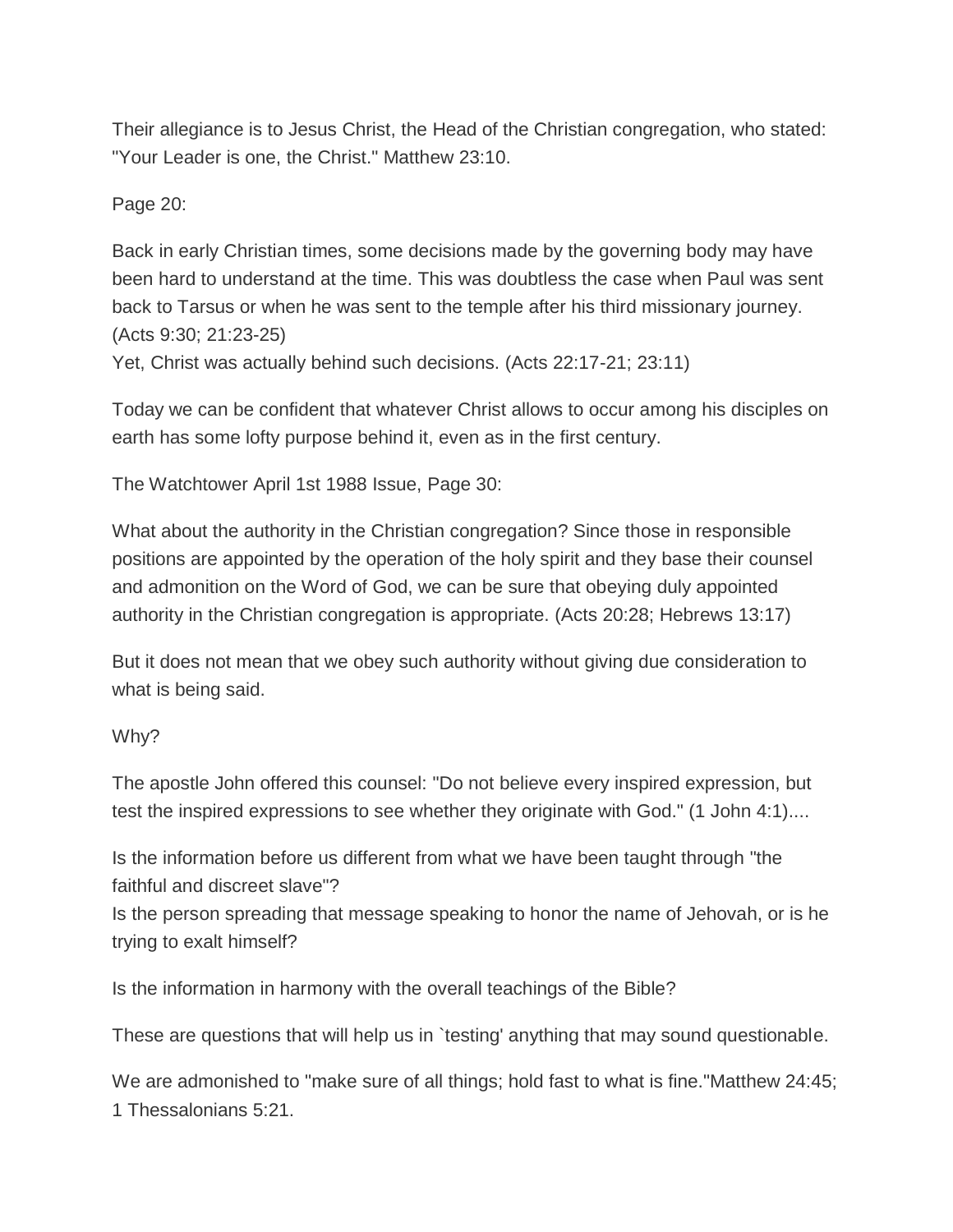Insight on the Scriptures Book Volume 2 (1988), Page 245:

"(Jehovah's Witnesses are not) under obligation to divulge truthful information to people who are not entitled to it"

Awake! March 22nd 1990 Issue:

Young People Ask - Should I Get Baptized?

Really, the freedom Satan's world offers is a mere illusion. As the apostle Peter said of some who were misled in his day: "While they are promising them freedom, they themselves are existing as slaves of corruption. For whoever is overcome by another is enslaved by this one." (2 Peter 2:19)

Is it really freedom to have your thinking, conduct, and morals controlled by others?

The Watchtower December 15th 1990 Issue, Page 26:

For over a century, delightful, correct words of truth covering every aspect of life have been presented in the Watch Tower Society's publications and widely distributed in many languages.

Awake! March 22nd 1993 Issue, Pages 3-4:

"Why So Many False Alarms?"

Jehovah's Witnesses, in their eagerness for Jesus' second coming, have suggested dates that turned out to be incorrect. Because of this, some have called them false prophets. Never in these instances, however, did they presume to originate predictions 'in the name of Jehovah.' Never did they say, 'These are the words of Jehovah.' The Watchtower, the official journal of Jehovah's Witnesses, has said: "We have not the gift of prophecy." (January 1883, page 425) "Nor would we have our writings reverenced or regarded as infallible." (December 15, 1896, page 306) The Watchtower has also said that the fact that some have Jehovah's spirit "does not mean those now serving as Jehovah's witnesses are inspired. It does not mean that the writings in this magazine The Watchtower are inspired and infallible and without mistakes." (May 15, 1947, page 157) "The Watchtower does not claim to be inspired in its utterances, nor is it dogmatic." (August 15, 1950, page 263) "The brothers preparing these publications are not infallible. Their writings are not inspired as are those of Paul and the other Bible writers.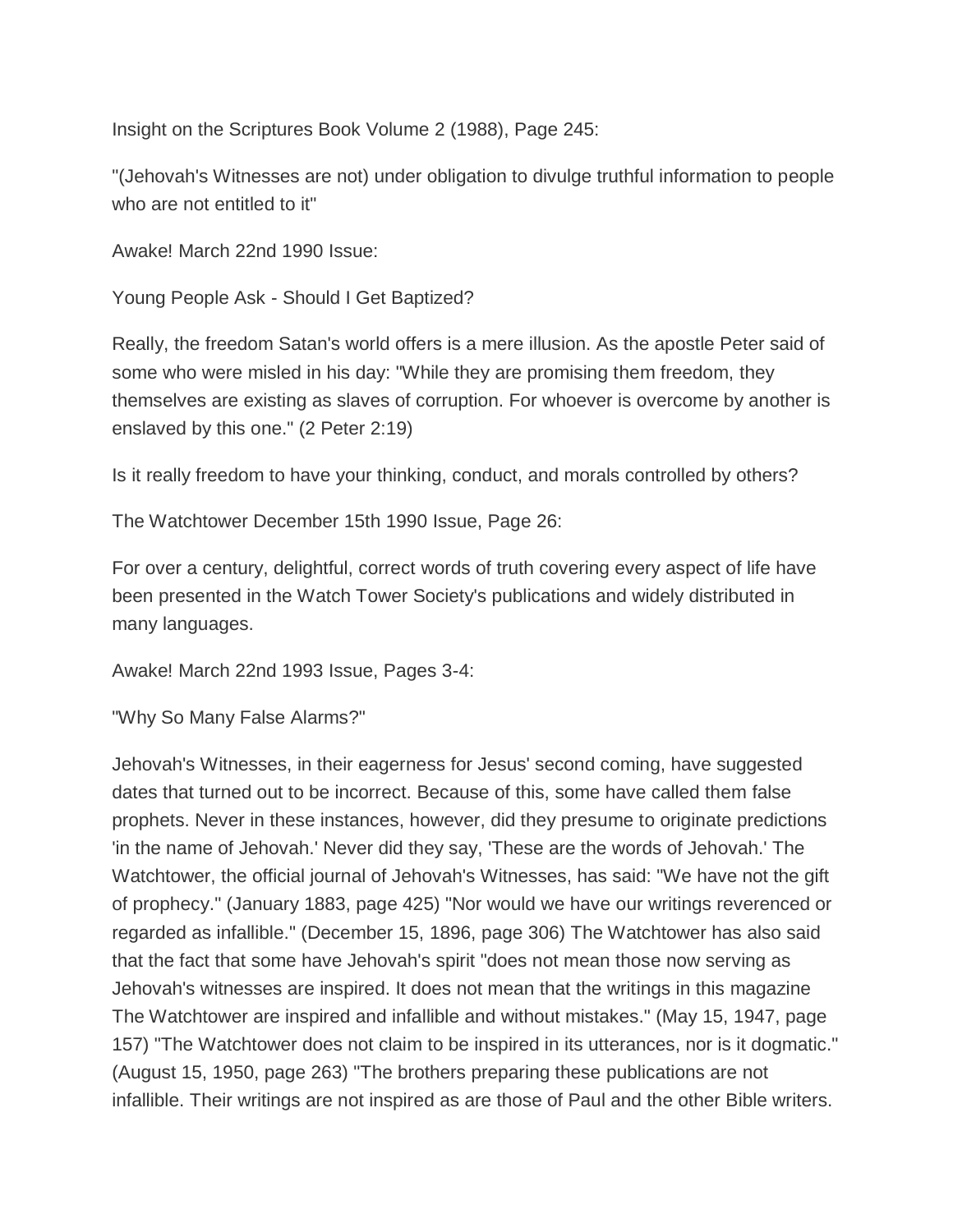(2 Tim. 3:16) And so, at times, it has been necessary, as understanding became clearer, to correct views. (Prov. 4:18)"-February 15, 1981, page 19.

The Watchtower July 1st 1994 Issue, Pages 12-13:

As loyal servants of Jehovah, why would we even want to peek at the propaganda put out by rejecters of Jehovah's table....

The Watchtower January 1st, 1996 Issue, Pages 2 and 9:

"Thus Israel learned the hard way the futility of relying on human organizations. Instead of enjoying peace, the nation was dragged off into exile in Babylon.-2 Chronicles 36:17- 21."

The Watchtower June 1st 1997 Issue:

"Jehovah's Witnesses are happy to reveal who they are and what they are doing. Following Bible principles is the surest method of steering clear of dangerous groups whose motives are less than honorable. (Isaiah 30:21)"

"True religion in no way practices secretiveness."

"They (the First-Century Christians) were out in the open as to their beliefs and activity. The same is true of Jehovah's Witnesses today."

"...Jehovah's Witnesses will be happy to reveal the plain facts of their activity and beliefs to anyone who cares to know the facts. Why not investigate for yourself, thus being in position to be properly informed as to their faith?"

Page 14, Paragraph 7:

"Modesty on the part of the faithful and discreet slave class, commissioned to provide the Christian household with food at the proper time, prevents it from presumptuously running ahead and wildly speculating about things that are still unclear."

"The slave class strives to avoid being dogmatic."

"It is not too proud to admit that as of now it cannot answer every question, keeping Proverbs 4:18 clearly in mind. But how thrilling to know that Jehovah, in his own due time and in his own way, will continue to reveal his secrets as to his purposes!"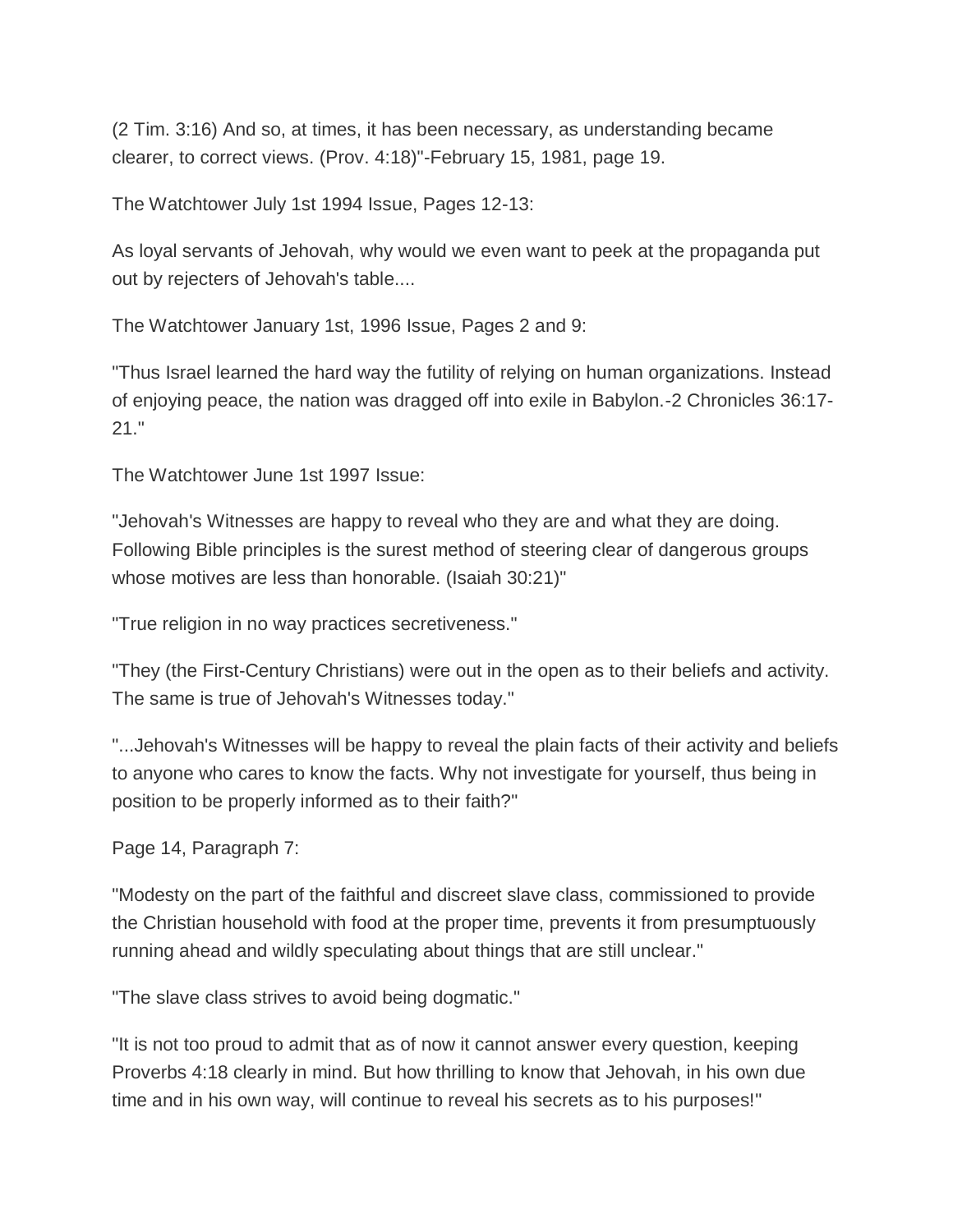"Never should we become impatient with Jehovah's arrangement, indiscreetly trying to rush ahead of the Revealer of secrets. How reassuring it is to know that the channel Jehovah is using today does not do so! It is both faithful and discreet."

## Webster's Dictionary Definitions of "Dogmatic":

1: Dictatorial

2: Being Unduly and Offensively Positive in Laying Down Principles and Expressing **Opinions** 

- 3: Imposing One's Will or Opinions On Others
- 4: Oppressive to, or Arrogantly Overbearing Toward Others
- 5: Forcing Acceptance of One's Opinions

6: Disposition to Follow Abstract Theories in Framing Laws or Policies Affecting People

The Watchtower August 1st, 1998 Issue, Page 24:

"As I look back over my lifetime in Jehovah's service, I can see that Jehovah is the one who is running this organization - not men."

The Watchtower September 1st, 1998 Issue, Pages 17-18:

"Because Jehovah's servants follow divine, not human, standards, his organization is theocratic, clean, and wholesome."

The Watchtower July 1st 2001 Issue, Page 18:

"....not all doubt is bad. At times, you need to suspend acceptance of something till you are sure of the facts;"

"Religious exhortations to the effect that you should just believe and should doubt nothing are dangerous and deceptive;"

"A loving Christian is certainly ready to believe those who have proved trustworthy in the past. But God's Word also warns against 'putting faith in every word.' (Prov. 14:15);"

"Sometimes a person's past record gives legitimate reason for doubt. 'Although - the deceptive talker - makes his voice gracious,' the Bible warns, 'do not believe in him.' - Proverbs 26:24, 25;"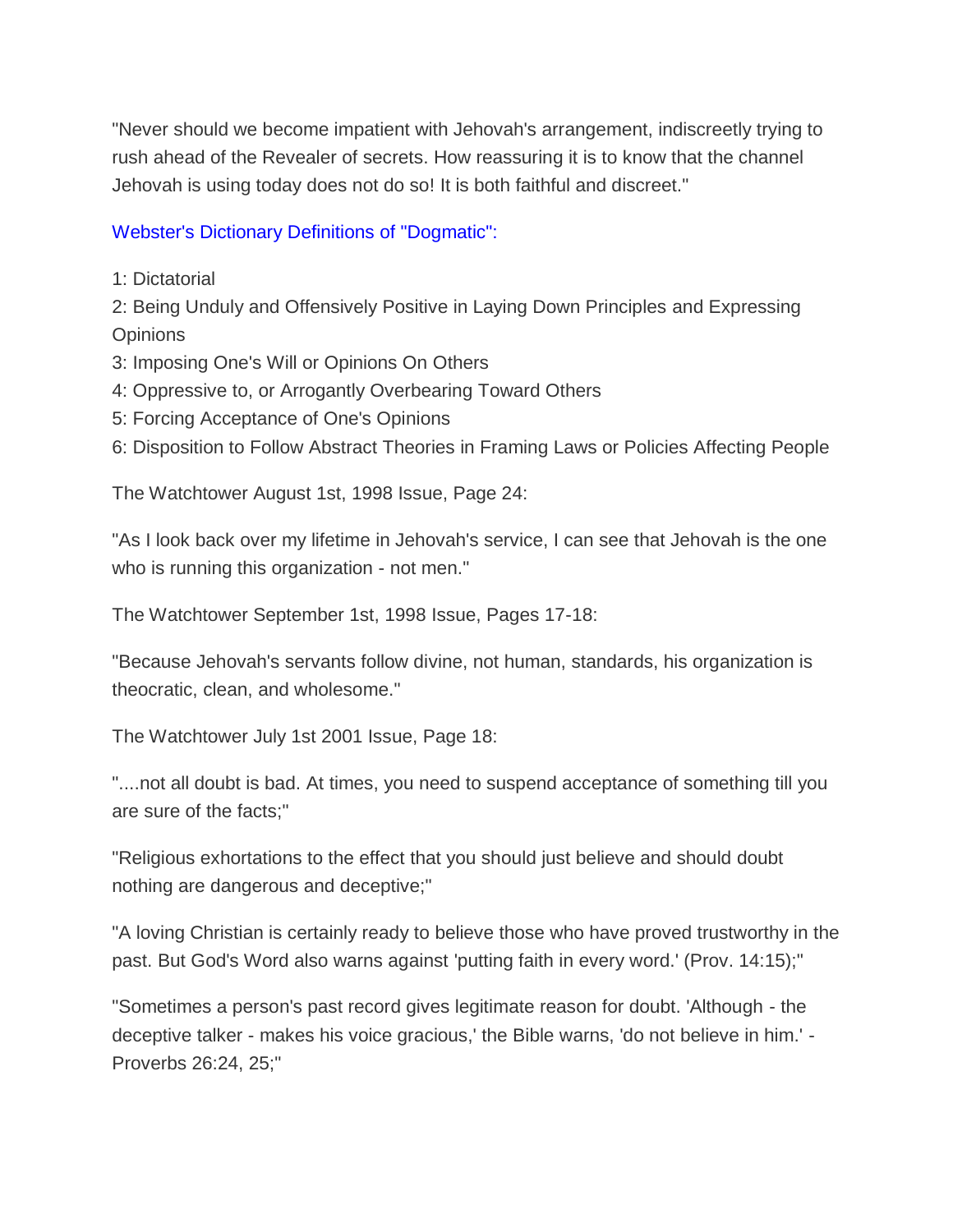"The apostle John also warns Christians against blind belief. 'Do not believe every inspired expression,' he writes. Rather, 'test the inspired expressions to see whether they originate with God.' (1 John 4:1);"

"An 'expression,' a teaching or opinion, might appear to emanate from God. But did it really come from him? Exercising some doubt, or suspending belief, can be a real protection because, as the apostle John says, 'many deceivers have gone forth into the world.' - 2 John 7;"

"Yes, an honest, humble examination of the facts to establish the truth is often called for."

The Watchtower November 15th 2001 Issue, Page 19:

"Hypocrisy.... will ultimately prove death-dealing to those who practice it. In the end, hypocrisy will be openly exposed. 'There is nothing covered over that will not become uncovered,' said Jesus Christ, 'and secret that will not become known.' (Matthew 10:26; Luke 12:2) Wise King Solomon declared: 'The true God himself will bring every sort of work into the judgment in relation to every hidden thing, as to whether it is good or bad.' Ecclesiastes 12:14."

Quote from the Letter that the Watchtower Society Faxed to Dateline on February 7th 2002, and was posted on the Official Watchtower Society Media Website around May 28th 2002:

"Our Governing Body is willing to resolve differences of opinion (with the people who were on Dateline) within the framework of the Congregation and according to Scriptural Principles."

The Watchtower June 15th 2002 Issue, Page 31:

A Time to Reveal a Confidential Matter

Keeping certain matters confidential can mean the difference between peace and contention. But is there a time to reveal a confidential matter? Note what the prophet Amos says about his God: "Jehovah will not do a thing unless he has revealed his confidential matter to his servants the prophets." (Amos 3:7) From these words, we can glean something concerning confidentiality. Jehovah may keep certain matters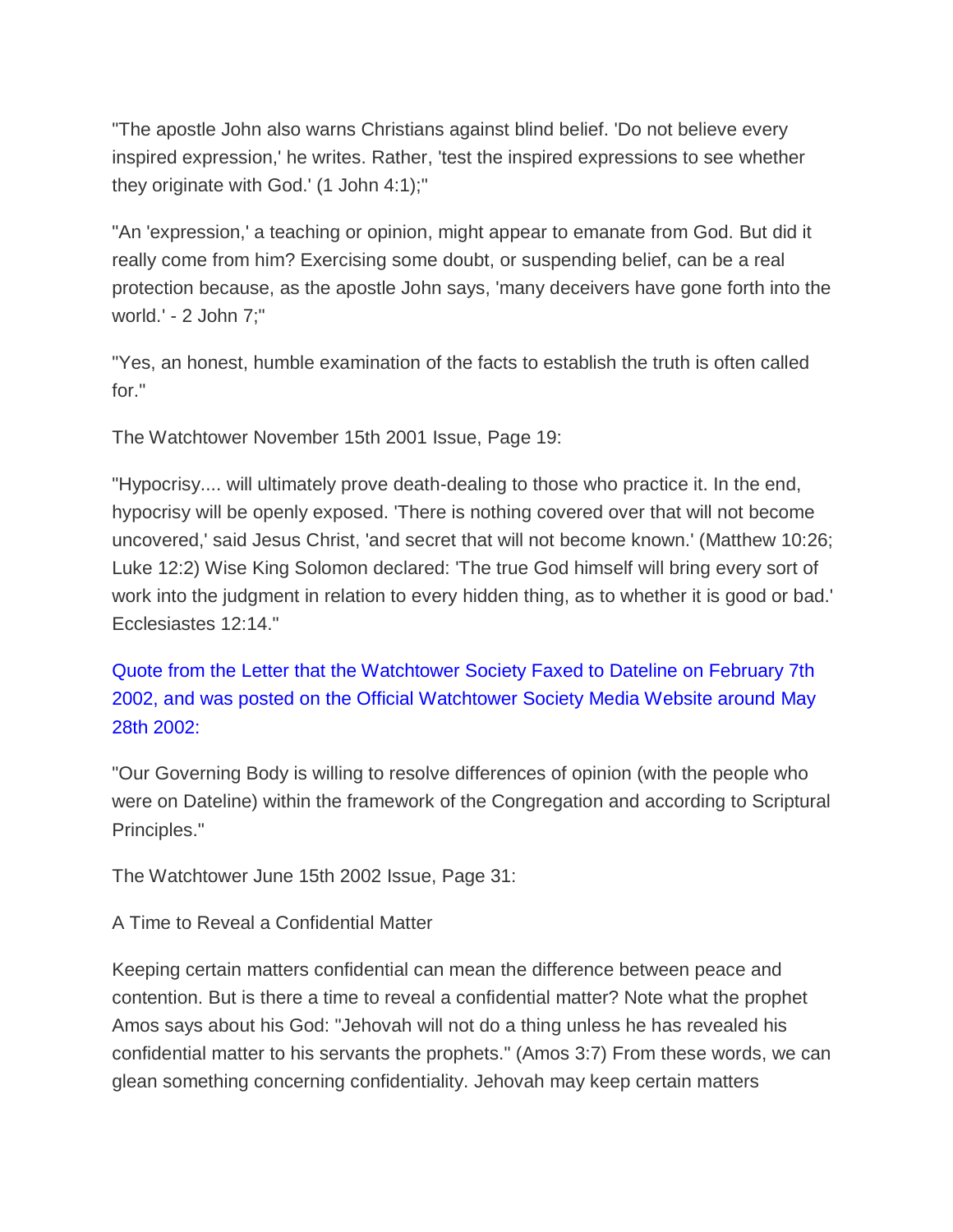confidential for a period of time and eventually reveal them to some individuals. How can we imitate Jehovah in this regard?

At times, the appointed shepherds in the Christian congregation find it beneficial to keep a certain matter undisclosed. (Acts 20:28) For instance, with the benefit of the congregation in mind, they may decide to keep the details of some arrangements or changes in congregation responsibilities confidential until a specific time.

In such a case, however, it is important to make clear to those who are involved if, when, and in what manner the matter is to be revealed. Knowing when a matter will be publicly disclosed may help them to maintain confidentiality. - Proverbs 25:9.

The Watchtower July 15th 2002 Issue:

"since 1919, the Israel of God has obediently and consistently shed forth Jehovah's light."

Quote from the Letter that J.R. Brown (Watchtower Society's Main Spokesman) sent on May 9th 2002 to Betsan Powys, Reporter for the Panorama TV Show about their Pedophile Policy (This Letter was posted on the Official Watchtower Media Website around July 14th 2002):

"Ms. Powys, please do not conclude that we believe that our system is perfect. No human organization is perfect. But we do believe that we have a STRONG, BIBLE-BASED POLICY on child abuse."

The Watchtower August 1st, 2002 Issue, Pages 14 and 22:

"Although no organization directed by humans can be perfect, we are delighted to be able to serve God in the company of faithful fellow believers, who gladly submit to godly authority!"

The Watchtower September 15th 2002 Issue, Pages 16-18:

"In the first century, such individuals as Hymanaeus, Alexander, and Philetus, were advocating ideas that did not fit "the pattern of healthful words." (1 Timothy 1:18-20; 2 Timothy 2:16, 17) How could the early Christians avoid being led astray by apostates? By carefully studying the inspired writings and applying them in life. Those walking in accord with the example they had in Paul and other faithful ones were able to recognize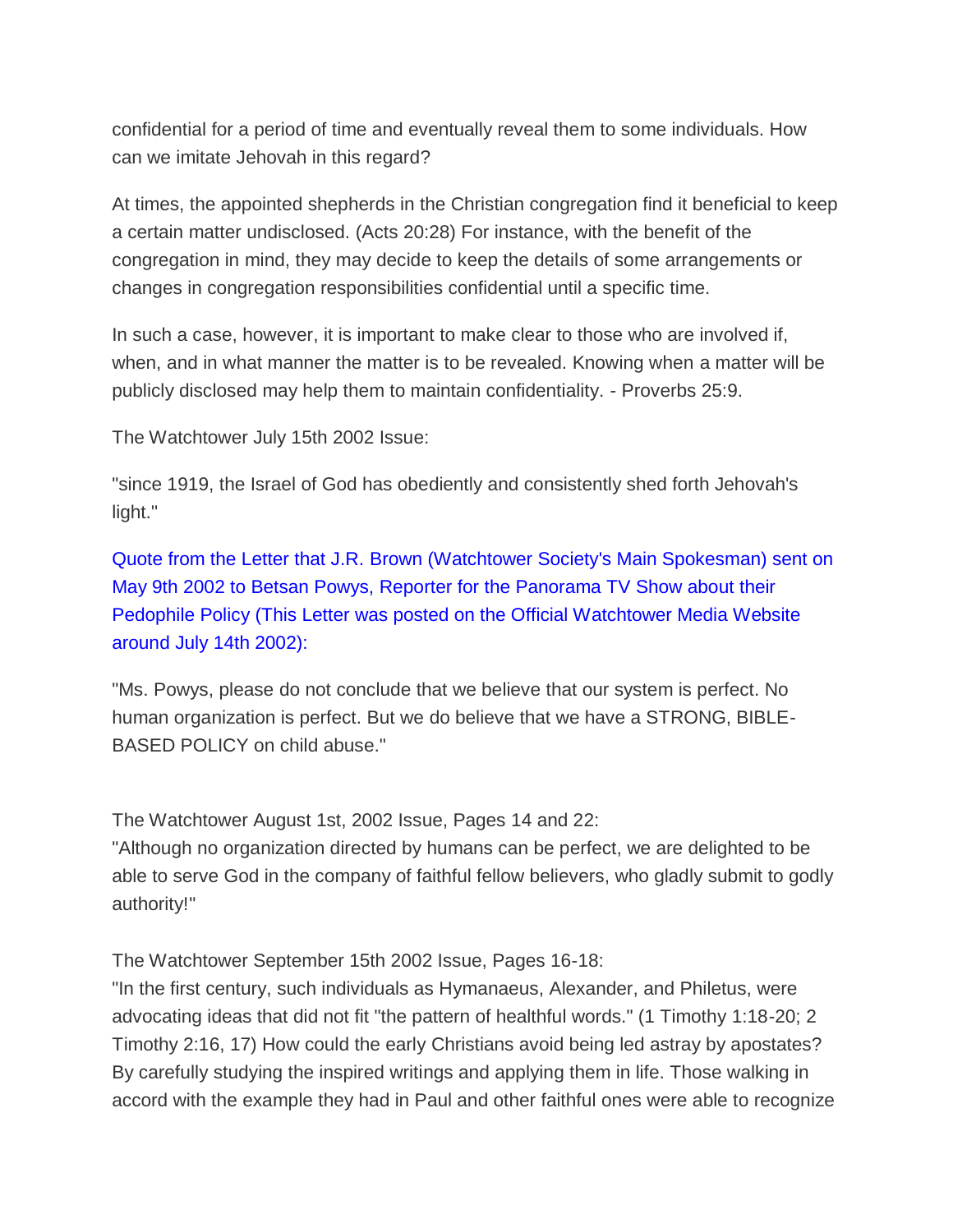and reject anything that did not conform to the pattern of truth they had been taught. (Philippians 3:17; Hebrews 5:14) Instead of being "mentally diseased over questionings and debates about words," they continued moving ahead in their positive course of godly devotion. (1 Timothy 6:3-6) We do the same thing when we keep on putting into practice the truths we have learned...."

"Satan tries to break our integrity through the sowing of doubts about what we have been taught. Today, as in the first century, apostates and others seek to destroy the faith of guileless ones. (Galatians 2:4; 5:7, 8) Sometimes they have used the media to spread distorted information or even outright lies about the methods and motives of Jehovah's Witnesses...."

"....Whatever stumbling blocks were involved, some evidently preferred falsehoods over the truths of God's Word. Soon they stopped practicing the things they had learned, and this was to their own spiritual detriment. - 2 Peter 3:15, 16"

"We can avoid turning aside to false stories today if we scrutinize and are selective about what we listen to and what we read.... "And modern-day apostates keep on trying to sow seeds of doubt in order to subvert the faith of Christians.... So we need to be careful."

"....If our ears are inclined towards disgruntled ones, we need to analyze ourselves prayerfully. (Psalm 139:23, 24) Are we inclined to find fault with Jehovah's people? If so, why?...."

"Rather than being critical, let us maintain a spiritually healthy view of the information received through personal study and congregation meetings. (1 Corinthians 2:14, 15) And instead of questioning God's Word, how much wiser it is to have the attitude of the first-century Beroeans who examined the Scriptures closely! (Acts 17:10, 11) Then, let us act on what we learn, turning down false stories and clinging to the truth."

The Watchtower October 1st 2002 Issue:

Page 16:

"Strong faith, in turn, fortifies us to obey Jehovah, even when his requirements seem to go contrary to human reasoning."

Page 19:

"...the faithful slave through its Governing Body....

7. By submitting to the slave class, God's people also show their subjection to the Master, Jesus Christ."

Page 22:

"How important, therefore, that we have an obedient attitude toward that 'slave'!"